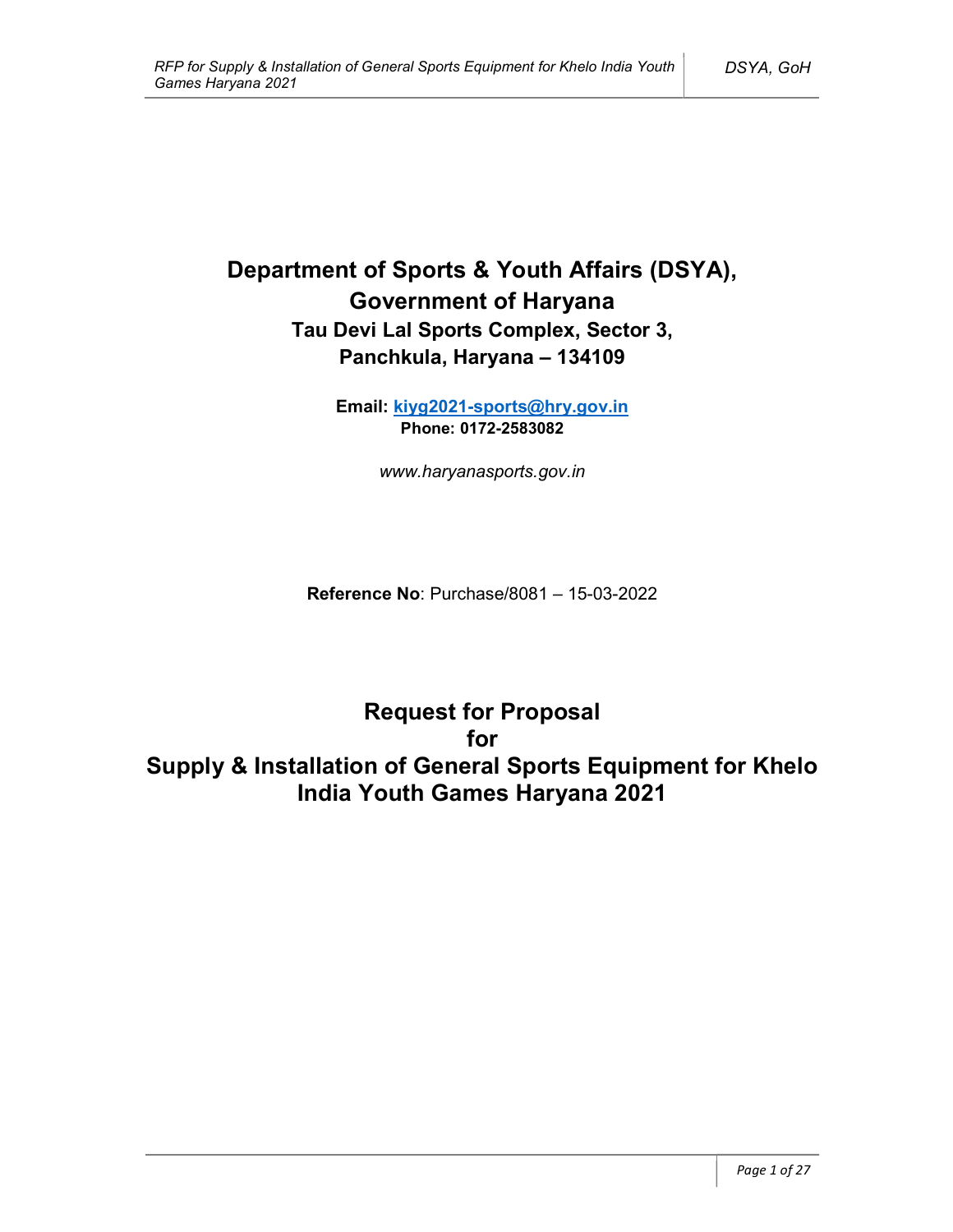#### Department of Sports & Youth Affairs (DSYA), Government of Haryana Tau Devi Lal Sports Complex, Sector 3 Panchkula, Haryana – 134109

Email: kiyg2021-sports@hry.gov.in www.sportsharyana.gov.in

RFP No.: Purchase/8081 Dated: 15.03.2022

### NOTICE INVITING TENDER (NIT)

DSYA invites Bids under two bid-basis, i.e. Technical Bid and Financial Bid for 'Supply & Installation of General Sports Equipment for Khelo India Youth Games Haryana 2021' for Department of Sports & Youth Affairs (DSYA).

The interested bidders should submit their bids online and physical copies of only technical proposal to Tau Devi Lal Sports Complex, Sector 3, Department of Sports & Youth Affairs, Govt. of Haryana, Panchkula, Haryana - 134109, on or before 28-03-2022.

Bidders have to download the Bid documents from the e-procurement portal i.e. https://etenders.hry.nic.in after registering themselves on portal and submit e-bids after payment of Bid Processing Fee & Bid Document Fee before last date & time of downloading the e-bids online

All Bidders are advised to see Amendments to RFP, if any, before submission of the bids. In case the Bidder does not submit the amended bids/amendments, it shall be presumed that Bidder has seen the amendments/Amended bids and e-bid shall be evaluated accordingly.

In case schedule date of submission / tender opening date are declared as holiday then tender will be submitted/ opened on the very next working day on earlier schedule time.

DSYA reserves the right to cancel the bid at any time or amend/withdraw any of the terms and conditions contained in the Bid Document without assigning any reason thereof.

> CEO, Khelo India Youth Games Department of Sports & Youth Affairs Haryana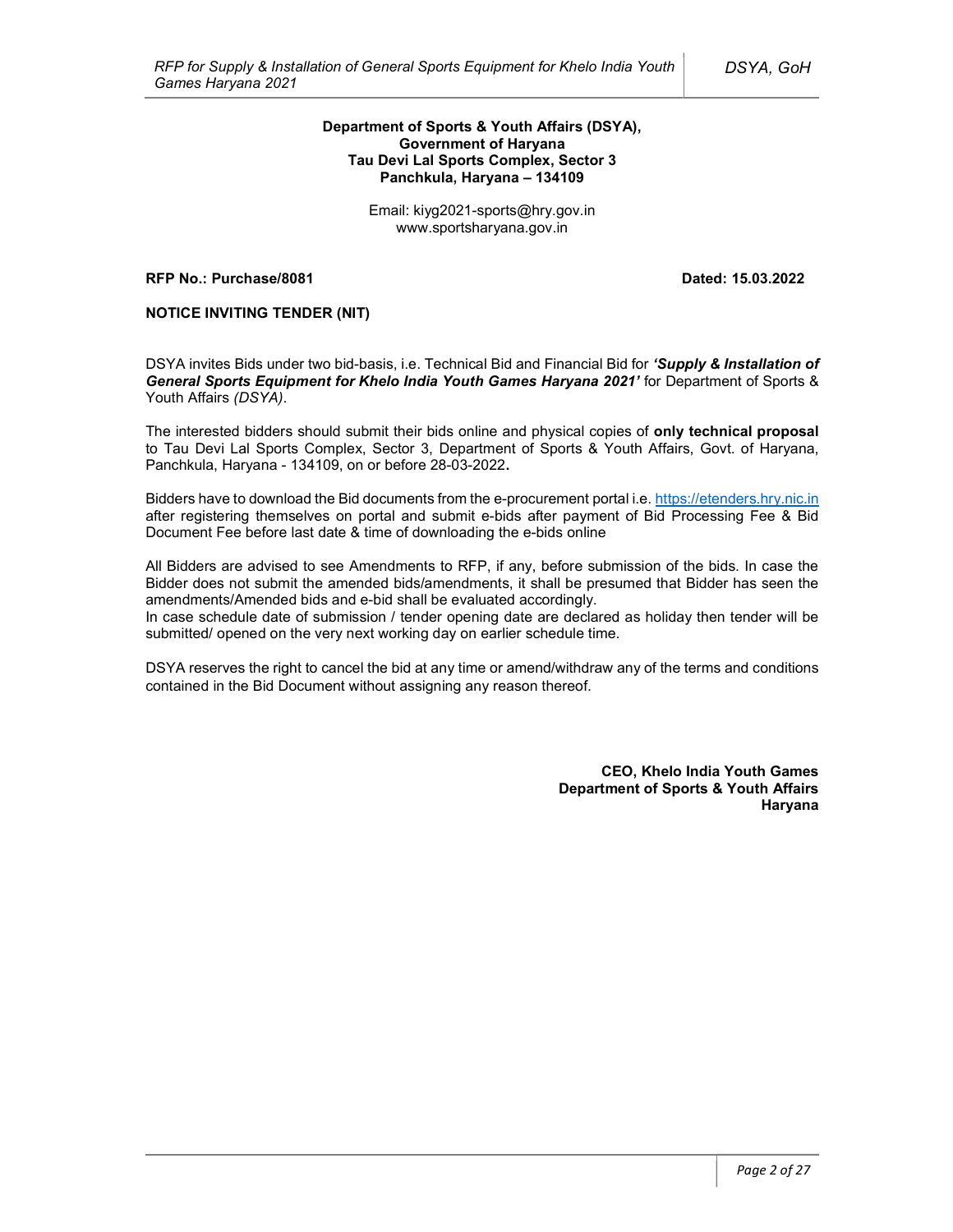## 1. DETAILED NOTICE INVITING E-TENDER

e-Tender is invited in single stage two cover system i.e. Request for Technical Bid (online Bid under Technical Envelope and hard copy submission with mentioning Page No) and Request for Financial Bid (comprising of price bid Proposal under online available Commercial Envelope):

| Sr. No.       | <b>Information</b>                                                 | <b>Details</b>                                                                                                                                                                                                                                                                                                       |
|---------------|--------------------------------------------------------------------|----------------------------------------------------------------------------------------------------------------------------------------------------------------------------------------------------------------------------------------------------------------------------------------------------------------------|
|               | Description of Goods                                               | General Sports Equipment<br>(Annexure-I)                                                                                                                                                                                                                                                                             |
| $\mathcal{P}$ | EMD (to be deposited online) *                                     | ₹ 26,000/-<br><b>Account Holder Name: Director,</b><br>Department of Sports & Youth Affairs<br><b>Bank Name: State Bank of India</b><br><b>Account No.: 39454876084</b><br><b>IFSC Code: SBIN0050969</b><br><b>MICR No.: 160002173</b><br>Validity period for the EMD will be up to<br>31 <sup>st</sup> August, 2022 |
| 3             | Tender Document Fee*                                               | ₹ 2,000/-                                                                                                                                                                                                                                                                                                            |
| 4             | e-Service Fee (to be deposited online)                             | ₹ 1,000 + 18% GST                                                                                                                                                                                                                                                                                                    |
| 5             | Start Date & Time of Bid Preparation and<br>Submission             | 16.03.2022, 10:00 Hrs                                                                                                                                                                                                                                                                                                |
| 6             | Expiry Date of bid for EMD submission                              | 27.03.2022                                                                                                                                                                                                                                                                                                           |
| 7             | Last date and time for submission of<br>proposals through e-Tender | 28.03.2022, 10:00 Hrs                                                                                                                                                                                                                                                                                                |

Note: For relaxation of Tender Fee & EMD Please refer "Haryana State Public Procurement Policy for MSME -2016" notified vide G.O.No.2/2/2016-4IBII (1) dated 20-10-2016 and for Startups/first generation Entrepreneurs as notified vide G.O. No.2/2/2016-4IB-II dated 03.01.2019.

## 2. DATA SHEET

| Sr. No. | <b>Activity Description</b>                                                                                  | <b>Details</b>                                                                                                                    |
|---------|--------------------------------------------------------------------------------------------------------------|-----------------------------------------------------------------------------------------------------------------------------------|
| 1       | RFP No.                                                                                                      | RFP No.: Purchase/8081 - 15-03-2022                                                                                               |
| 2       | Date of Availability of RFP                                                                                  | 16.03.2022                                                                                                                        |
| 3       | Proposal Due Date                                                                                            | 28.03.2022, 10:00 Hrs                                                                                                             |
| 4       | Technical Proposal Opening Date and<br>submission of hard copy of technical<br>proposal with proper binding. | 28.03.2022, 11:00 Hrs                                                                                                             |
| 5       | <b>Financial Proposal Opening</b>                                                                            | To be communicated later                                                                                                          |
| 6       | Letter of Award (LOA)                                                                                        | To be communicated later                                                                                                          |
| 7       | Office Address - Venue for opening and<br>evaluation of Bids                                                 | Department of Sports & Youth Affairs<br>Govt. of Haryana<br>Tau Devi Lal Sports Complex, Sector 3,<br>Panchkula, Haryana - 134109 |
| 8       | <b>Contact Details</b>                                                                                       | Contact Person:<br>Mr. Rajesh Kumar, Superintendent<br>Email id: kiyg2021-sports@hry.gov.in<br>Mobile No: +91 7717307781          |
| 9       | <b>Tender Documents on Website</b>                                                                           | URL for e-tender<br>https://etenders.hry.nic.in/nicgep/app<br>http://www.haryanasports.gov.in/                                    |
| 10      | Method of Selection                                                                                          | Pre-Qualification & L1                                                                                                            |
| 11      | <b>Bid Validity Period</b>                                                                                   | 90 days                                                                                                                           |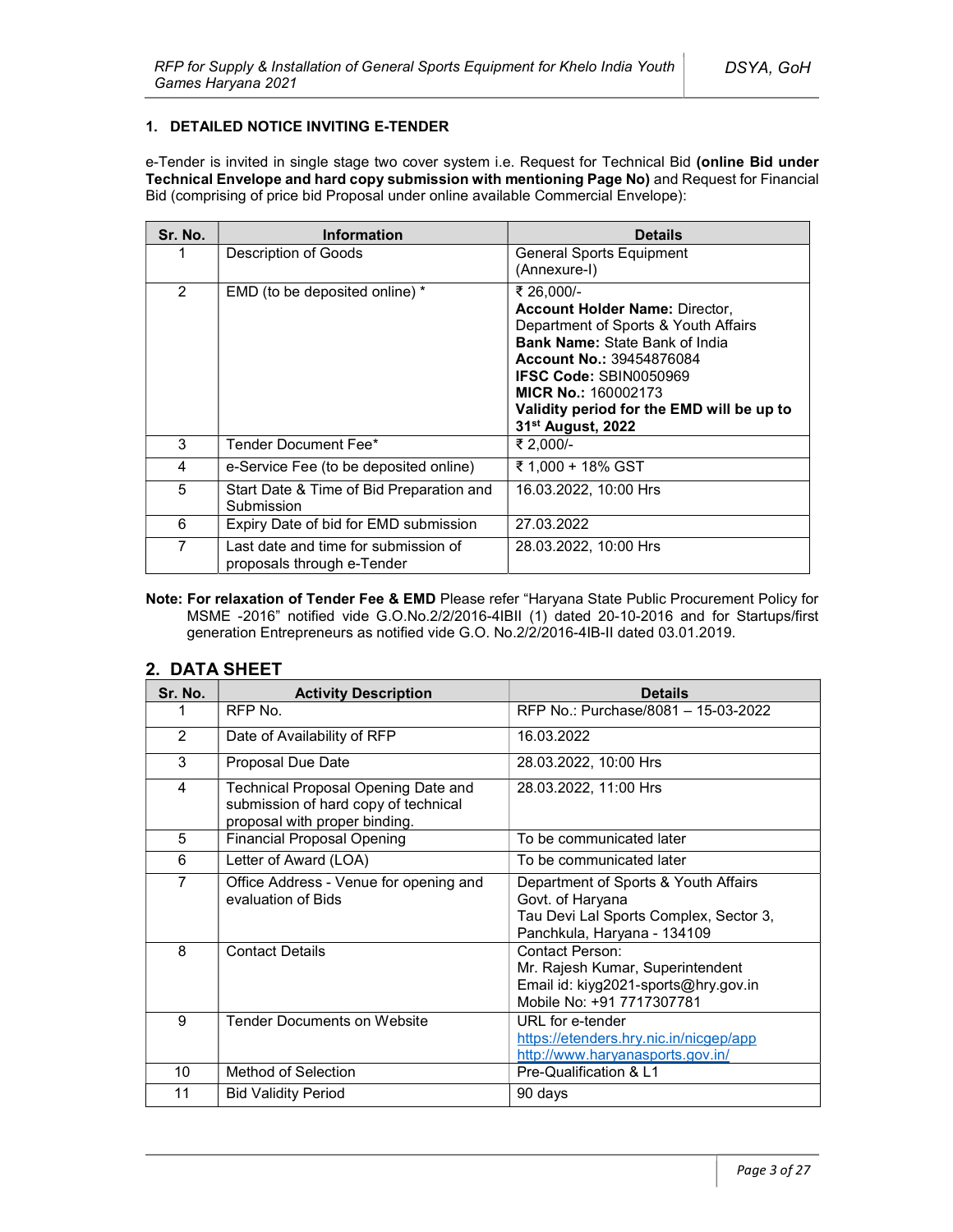## A. Information to Bidders:

## 1. Instructions to bidder on Electronic Tendering System.

Registration of bidders on e-Procurement Portal, Information about Digital Certificate, Instructions about Online Payment of Tender Document fee/e-Service Fee/Earnest Money, Important Instructions & Help manual for online bidding and other General issues option is available on Home page of NIC e-procurement portal i.e. https://etenders.hry.nic.in.

In case bidders need any clarifications or if training required to participate in online tenders, they may contact the Helpdesk and office support.

The details may be seen under "Contact us" option available on Home Page of NIC e-Procurement portal i.e https://etenders.hry.nic.in.

In addition, for support related to Haryana Tenders in addition to helpdesk you may also contact to following: - E - mail: eproc.nichry@yahoo.com

Desk: 0172-2700275

2. Date and Time of making payment of tender fee, earnest money deposit (EMD) and eservice fee is as under:

|   |                                        | A Online submission of EMD, Tender fee & As mentioned in Detailed Notice Inviting e- |
|---|----------------------------------------|--------------------------------------------------------------------------------------|
|   | e-Service Fee Option-1: Through Net    | Tender                                                                               |
|   | <b>Banking and Debit card</b>          |                                                                                      |
| в | <b>Online submission of EMD</b>        | As mentioned in Detailed Notice Inviting e-                                          |
|   | Option-2: Through RTGS/ NEFT-          | Tender                                                                               |
|   | (In case of above, the bidder has to   |                                                                                      |
|   | pay Tender fee & e-Service fee         |                                                                                      |
|   | Through Net Banking and Debit card     |                                                                                      |
|   | as per the given date & time schedule) |                                                                                      |

- 3. As the Bids are to be submitted online and are required to be encrypted and digitally signed, the Bidders are advised to obtain Digital Signature Certificate (DSC) at the earliest. For obtaining Digital Si Certificate, the Bidders should visit NIC portal https://etenders.hry.nic.in/nicgep/app?page=DSCInfo&service=page
- 4. The Bidders shall have to pay for the Tender Documents Fee, EMD Fees & e-Service Fee online by using the service of secure electronic payment gateway. The secure electronic payments gateway is an online interface between bidders and online payment authorization networks.
- 5. The bidders must have Net Banking account in order to pay Tender Document Fee and e-Service Fee.
- 6. Payment of Tender Fee: The payment for the Tender Document Fee shall be made by the interested bidder online directly through Net Banking and Debit Card with the available Banks at e- GRAS e-Payment Gateway.
- 7. Payment of e-Service Fee: E-Service Fee payment shall be made separately by the interested bidders/ suppliers online directly through Net Banking and Debit Card.
- 8. Payment of EMD: The payment of EMD can be made through Net Banking or RTGS/ NEFT as per details at Para-2 above. In this regard please refer to "Instructions to bidder on Electronic Tendering System.
- 9. Intending bidders will be mandatorily required to sign-up online (create user account) on the website https://etenders.hry.nic.in to be eligible to participate in the e-Tender. In case the intended bidder fails to pay EMD fee under the stipulated time frame, he/she shall not be allowed to submit his/ her bids for the respective event/Tenders.
- 10. In case of payment of EMD through RTGS/ NEFT, the interested bidders must remit the funds at least on or before 25.03.2022 and make payment via RTGS/NEFT to the beneficiary account number specified under the online generated challan. The intended bidder/ Agency thereafter will be able to successfully verify their payment online, and submit their bids on or before the expiry date & time of the respective events/ Tenders at https://etenders.hry.nic.in
- 11. However, the details of the EMD, Tender document Fee  $\& E -$  Service Fee are required to be filled/ provided at the time of online Bid Preparation.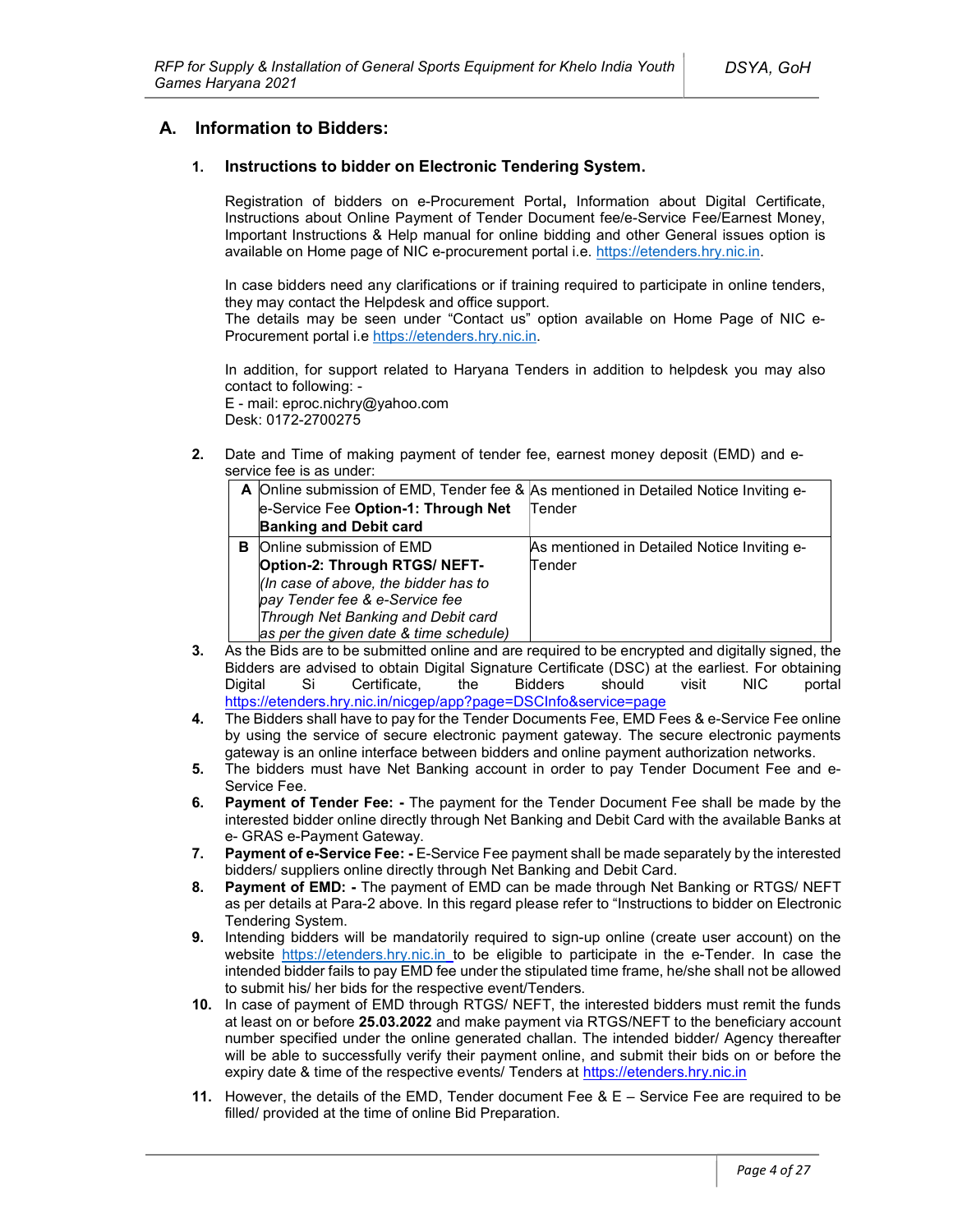- 12. Online Technical Envelope—Reference details of the Earnest Money Deposit, Tender Document Fee & e - Service Fee instrument and scanned copies of supporting documents and QR/technical criteria with proper index and page numbering on all the documents have to be provided as per Annexure-A of this document.
- 13. If the tenders are cancelled or recalled on any grounds, the Tender Document Fee and e-Service Fee will not be refunded to the bidder.
- 14. If any queries related to this RFP, Bidders can submit their queries only through the official email id kiyg2021-sports@hry.gov.in before 5.00PM on working days.

## B. Brief Description of Procuring Sports Equipment / items:

| Sr. No | Description                                          | Quantity | <b>Place of Delivery</b>                                     |
|--------|------------------------------------------------------|----------|--------------------------------------------------------------|
|        | Supply & installation of General<br>Sports Equipment | 51 Items | Tau Devi Lal Sports Complex,<br>Sector-3, Panchkula, Haryana |

The detailed technical specifications/description of the above items are available at Annexure-I of this document. Only mentioned brand will be acceptable.

## C. Specific Terms & Condition/ Eligibility Criteria related to above items: -

| 1. | The Bidder must be a Single Business Entity for the<br>purpose of this Invitation for RFP Document, a business<br>entity shall mean a company registered in India under the<br>Companies ACT, 1956 or 2013 or a partnership firm<br>registered under The Limited Liability Partnership Act,<br>2008 or The Indian Partnership Act 1932.<br>JV/Consortium not Allowed.                                                                         | Certificate<br>Registration<br>οf<br>Incorporation(s).                                                                                           |
|----|-----------------------------------------------------------------------------------------------------------------------------------------------------------------------------------------------------------------------------------------------------------------------------------------------------------------------------------------------------------------------------------------------------------------------------------------------|--------------------------------------------------------------------------------------------------------------------------------------------------|
| 2. | Average annual turnover of the Bidder in the last 3 years<br>i.e. 2017-18, 2018-19 and 2019-20 must be at least ₹ 01<br>Crore from sale of sports equipment/items & Sports<br>Apparel.<br>Note: In FY 2020-21, all businesses were badly affected<br>due to Covid-19. Hence, the annual turnover has been<br>considered from 2017 to 2020.                                                                                                    | Audited<br>Financial<br>Statements/Certificate<br>from<br>Auditor<br>should<br>be<br>statutory<br>submitted as per the enclosed<br>Annexure-'E'. |
| 3. | The Bidder must have relevant experience in<br>undertaking any three (03) similar* assignments in the<br>last five (05) years.<br>Note: *Supply and installation of sports equipment of the<br>same discipline for Central Government/<br>State<br>Government/ National Sports Federation / State Sports<br>Federation/ PSUs/ Public Universities of Centre/State<br>Government.                                                              | Work Order/ Client Certificate/<br>Certificate<br>Completion<br>(Please)<br>provide a list of assignments before<br>attaching relevant evidence. |
| 4. | The Bidder should be in the business of sale of Sports<br>Equipment as Original Equipment Manufacturer<br>(OEM) for at least five (05) years as on March 31, 2021.<br><b>OR</b><br>In case, the Bidder is not a manufacturer (OEM) then the<br>bidder should be an authorized supplier / dealer /<br>distributor of OEM/ manufacturer and in business of<br>supplying sports equipment for more than five (05) years<br>as on March 31, 2021. | Proof of OEM / Authorisation<br>Certificate<br>(with period clearly<br>specified)<br>should be submitted as per the<br>enclosed Annexure- 'C'.   |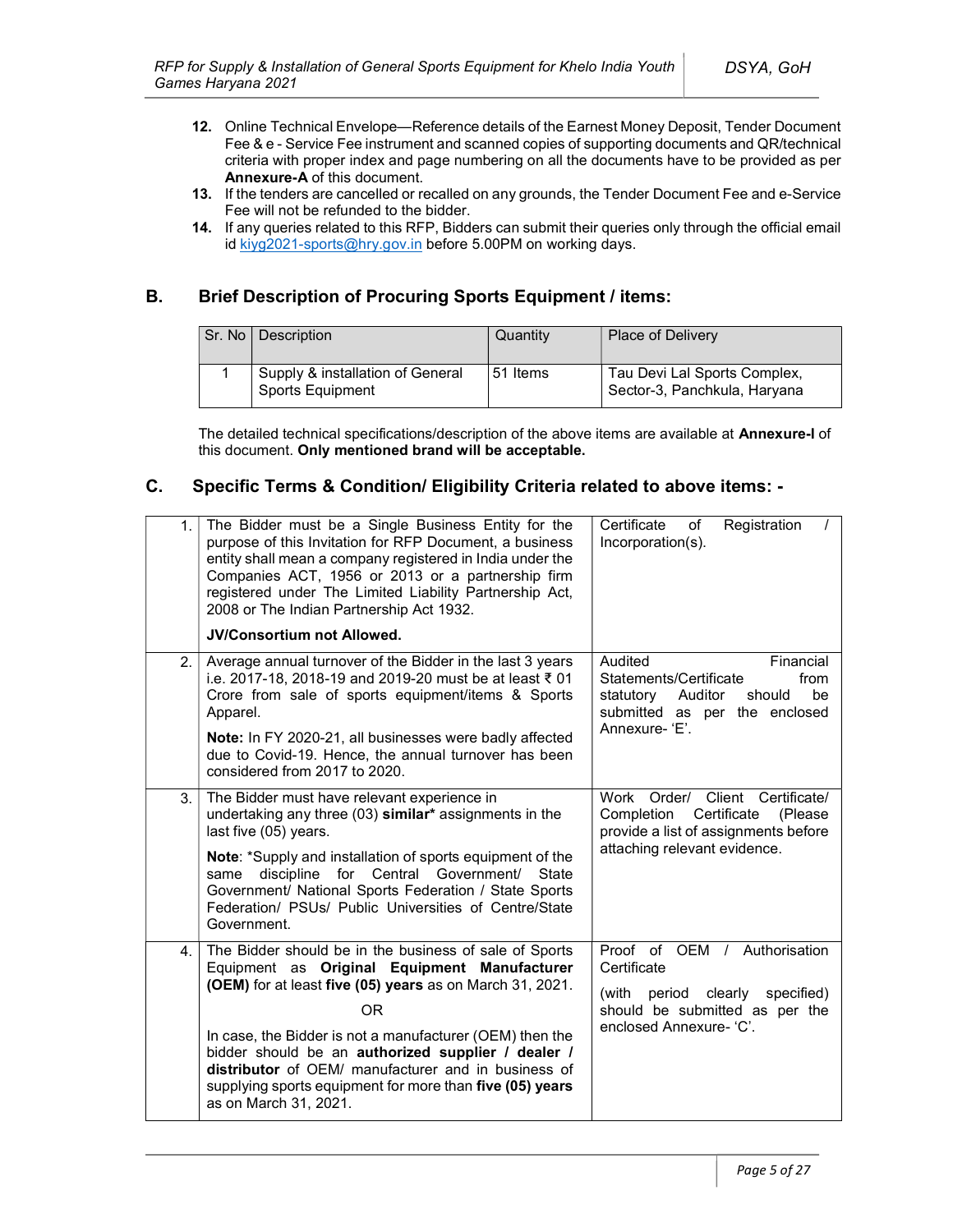| 5. | The equipment should be supplied and installed, wherever applicable, to Tau Devi Lal Sports<br>Complex, Sector-3, Panchkula, Haryana.                                                                                                                                                                                                                                                                                                                                                                                                                                     |  |  |  |
|----|---------------------------------------------------------------------------------------------------------------------------------------------------------------------------------------------------------------------------------------------------------------------------------------------------------------------------------------------------------------------------------------------------------------------------------------------------------------------------------------------------------------------------------------------------------------------------|--|--|--|
| 6. | The suppliers are required to submit the detail of sports equipment/items as per Annexure-II.<br>The intending supplier shall also have to mention, the detailed specifications, name of<br>manufacturer/make, model of the article and has to enclose the catalogue in PDF format with<br>image/ pictures of the material offered, for which the rates are quoted as per the below format.                                                                                                                                                                               |  |  |  |
|    | Item No                                                                                                                                                                                                                                                                                                                                                                                                                                                                                                                                                                   |  |  |  |
|    | Name of the Item                                                                                                                                                                                                                                                                                                                                                                                                                                                                                                                                                          |  |  |  |
|    | Offered Make & Model                                                                                                                                                                                                                                                                                                                                                                                                                                                                                                                                                      |  |  |  |
|    | Specification Compliance as per NIT (Yes/No)                                                                                                                                                                                                                                                                                                                                                                                                                                                                                                                              |  |  |  |
|    | Offered item with Original Images                                                                                                                                                                                                                                                                                                                                                                                                                                                                                                                                         |  |  |  |
|    | Above format should be proper in one page for each item. The photocopies/ Xerox /fax of these<br>documents will not be considered. In absence of the above original documents, the item(s)<br>offered will not be considered. The preference will be given to the items bearing ISI/ISO /quality<br>control make for the sports material & goods.                                                                                                                                                                                                                         |  |  |  |
|    | In case of doubt in material, supplied by the firm/bidder, the expenditure incurred on getting the<br>material tested will be borne by the bidder. If, even after approval, information / facts submitted<br>by the bidder are found misleading / incorrect etc., DSYAGOH reserves the right to reject the<br>tender for the current / future supply or may impose penalties as deemed fit. Non-compliance of<br>any of the terms & conditions of the tender will also warrant penalties as per Standard Terms<br>and Conditions.                                         |  |  |  |
| 7. | The intending supplier should quote the rates inclusive of all expenses, charges, taxes, duties,<br>transportation, packing and forwarding, insurance etc. inclusive of all applicable taxes and freight<br>charges for Tau Devi Lal sports complex, Sector-3, Panchkula, Haryana. Rate quoted shall also<br>include Supply, Installation, and Commissioning & On-site training for operation of equipment.<br>The financial bid must be submitted in the bidder's letter head with seal and sign.                                                                        |  |  |  |
| 8. | The minimum warranty/guarantee period shall be of two (2) years for equipment/ items. Not<br>applicable for the Items which are subject to non-warranty. However, DSYA will verify whether<br>the quoted equipment's/items are falling under warranty or non-warranty. Decision of the DSYA<br>will be final in this regard. Any period over and above the minimum period mentioned shall also<br>be accepted.                                                                                                                                                            |  |  |  |
| 9. | For imported equipment if supplied directly from foreign): The custom clearance, transportation,<br>insurance etc. of the equipment from the port of entry in the country to the consignee's place<br>shall be sole responsibility of the supplier and its agent. These are to be shown separately in the<br>price bid. However, for custom duty exemption wherever applicable for import of sports<br>equipment/goods KIYG, 2021 secretariat will apply to the appropriate authority. The seller and<br>his agent should liaison the claim for exemption of Custom Duty. |  |  |  |
|    | 10. Technical specification of the sports equipment used in competitions should be as per rule of the<br>International / National Federation/Association of concerned disciplines.                                                                                                                                                                                                                                                                                                                                                                                        |  |  |  |
|    | 11. DSYAGOH will be legally competent to cancel the supply order and also to take any other action<br>against the supplier including imposing any penalty during or till the final execution of the supply,<br>in case the supplier is ever found to have committed any fraud against DSYAGOH in supplying<br>the material or indulged in any other malpractices thereof causing any financial losses during<br>contract period.                                                                                                                                          |  |  |  |
|    | 12. The bidders will give a self-attested declaration on Rs 100/- stamp paper that the quality and<br>brand of sports equipment used in competitions and quoted in the tender are correct and as per<br>rule of International/National/Associations of concerned disciplines. In case of any defect,<br>DSYAGOH may impose penalty as deemed fit and will have the right to make recovery from<br>security or any pending bills or and take any legal action as deemed fit.                                                                                               |  |  |  |
|    | 13. The Bidder must submit information with supporting documents as specified in Annexure III.                                                                                                                                                                                                                                                                                                                                                                                                                                                                            |  |  |  |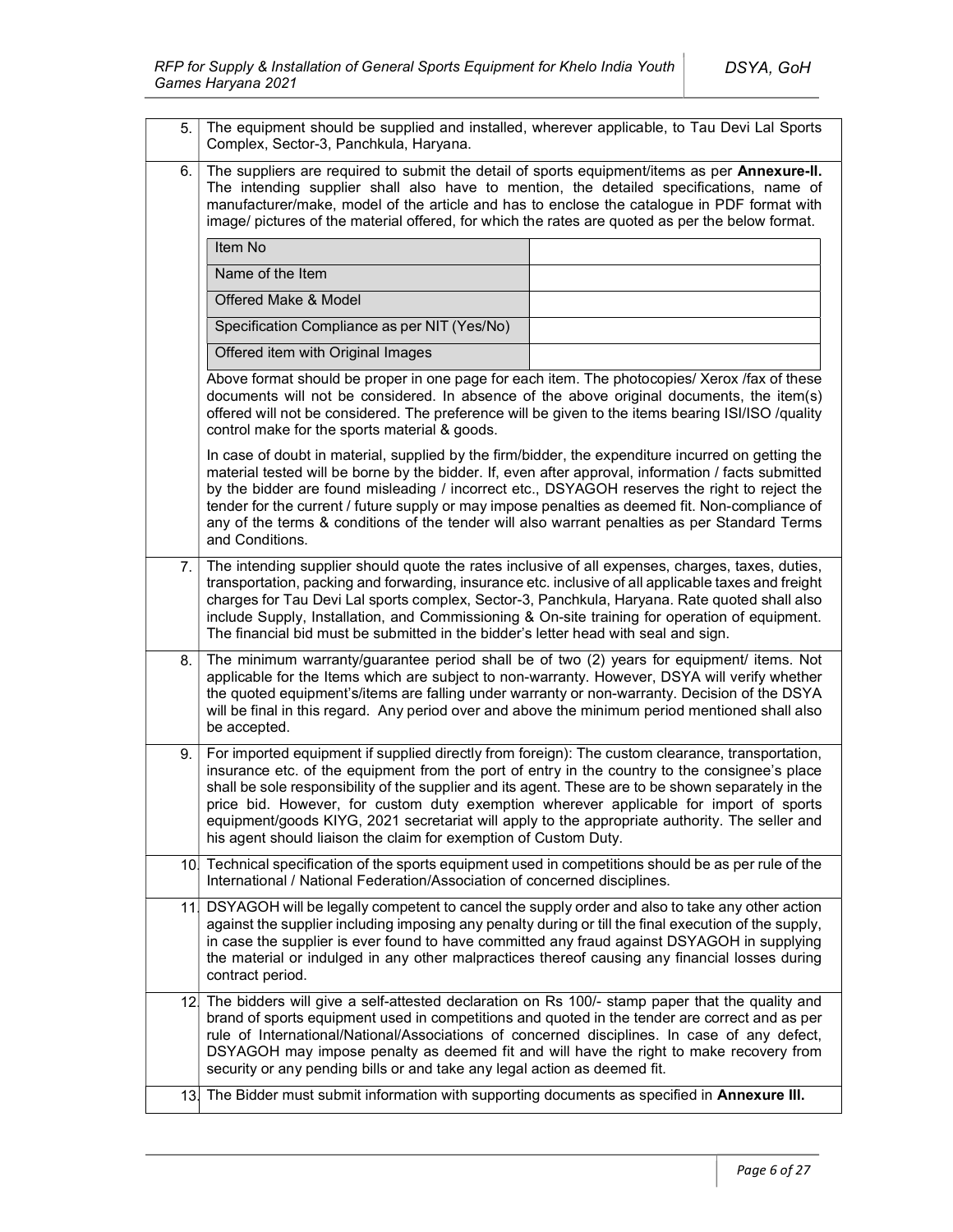|     | 14 DSYAGOH considering, past performance of the tenderer, reserves the right to reject any tender.                                                                                                                                                                                                                                                                                                                                                                                                                                                                                                                                                                                                                                                                                                                                                                                                                                                                  |
|-----|---------------------------------------------------------------------------------------------------------------------------------------------------------------------------------------------------------------------------------------------------------------------------------------------------------------------------------------------------------------------------------------------------------------------------------------------------------------------------------------------------------------------------------------------------------------------------------------------------------------------------------------------------------------------------------------------------------------------------------------------------------------------------------------------------------------------------------------------------------------------------------------------------------------------------------------------------------------------|
|     | 15. In case, any dispute arises in regard to the tender, the decision of the DSYAGOH will be final<br>and binding.                                                                                                                                                                                                                                                                                                                                                                                                                                                                                                                                                                                                                                                                                                                                                                                                                                                  |
|     | 16. In case of litigation, the courts at Panchkula only will have jurisdiction for deciding case according<br>to Indian law in force.                                                                                                                                                                                                                                                                                                                                                                                                                                                                                                                                                                                                                                                                                                                                                                                                                               |
|     | 17. The technical bids will be opened first and financial bids of only those bidders shall be opened<br>whose Technical bids are accepted by the competent authority.                                                                                                                                                                                                                                                                                                                                                                                                                                                                                                                                                                                                                                                                                                                                                                                               |
|     | 18. It must be noted that this is just an enquiry and does not amount to any commitment on the part<br>of DSYAGOH to order any products offered. The decision of DSYAGOH in this regard would be<br>final and be entirely, at its discretion.                                                                                                                                                                                                                                                                                                                                                                                                                                                                                                                                                                                                                                                                                                                       |
|     | 19. The supplier shall not dispatch the ordered material after expiry of the delivery period. The<br>supplier shall apply to DSYAGOH for extension of delivery period and obtain approval before<br>dispatch. In case the supplier dispatches the goods late, without obtaining an approval for<br>extension, it would be doing so at its own risk and no claim for payment for such supply and / or<br>any other expense related to such supply shall lie against DSYAGOH.                                                                                                                                                                                                                                                                                                                                                                                                                                                                                         |
|     | 20. The supplies received, if not found as per specification of tendered items, are liable to be rejected                                                                                                                                                                                                                                                                                                                                                                                                                                                                                                                                                                                                                                                                                                                                                                                                                                                           |
|     | 21. Supply will be made in full quantity within the stipulated time and at place indicated in the supply<br>order.                                                                                                                                                                                                                                                                                                                                                                                                                                                                                                                                                                                                                                                                                                                                                                                                                                                  |
|     |                                                                                                                                                                                                                                                                                                                                                                                                                                                                                                                                                                                                                                                                                                                                                                                                                                                                                                                                                                     |
|     | 22 Software up-gradation, if any, during the Guarantee/Warranty shall be provided by the Supplier<br>free of cost.                                                                                                                                                                                                                                                                                                                                                                                                                                                                                                                                                                                                                                                                                                                                                                                                                                                  |
|     | 23. Delivery period: - The delivery of the store is required in full quantity within 21 days from the<br>date of issue of supply order.                                                                                                                                                                                                                                                                                                                                                                                                                                                                                                                                                                                                                                                                                                                                                                                                                             |
| 24. | Payments terms: - One hundred percent (100%) payment of the contract price subject to<br>recoveries / liquidated damages/shortages etc., if any, shall be paid within 30 days on receipt and<br>inspection of goods in good condition (including installation & commissioning) and upon<br>submission of the following documents:<br>Suppliers certificate that the amount shown in the invoice are correct in terms of the contract<br>i.<br>and that all terms and conditions of the contract have been complied with;<br>Four copies of Supplier's invoice showing contract number, goods description, quantity,<br>ii.<br>unit price and total amount;<br>Acceptance Certificate, in original issued by the authorized representative of the consignee;<br>iii.<br>Two copies of Packing list identifying contents of each lot;<br>iv.<br>Insurance certificate;<br>v.<br>Warranty Certificate (Wherever Applicable)<br>vi.<br>vii. -<br>Certificate of origin. |
|     | 25. The Bidder must quote for all the items specified in the BOQ. DSYAGOH reserves the right to<br>reject any bid wherein the Bidder has not quoted for all the items.<br>26 In line with C(26) above, the selection of L1 Bidder will be made after comparison of the total                                                                                                                                                                                                                                                                                                                                                                                                                                                                                                                                                                                                                                                                                        |

Note: The format of the Technical Bid/ Index for the Technical Bid Documents will be as per Annexure-A of this document and the bidders are requested to upload their Technical Bids on the Portal with index as provided in Annexure-A.

In case of non-submission of required Eligibility Documents as at Annexure-A, the bid of the firm will not be considered and no further chance will be given for the submission of these documents. However, clarification, if any, of already submitted documents maybe obtained in case required as per the rules.

**D.** Standard Terms and Conditions (wherever applicable these terms & conditions will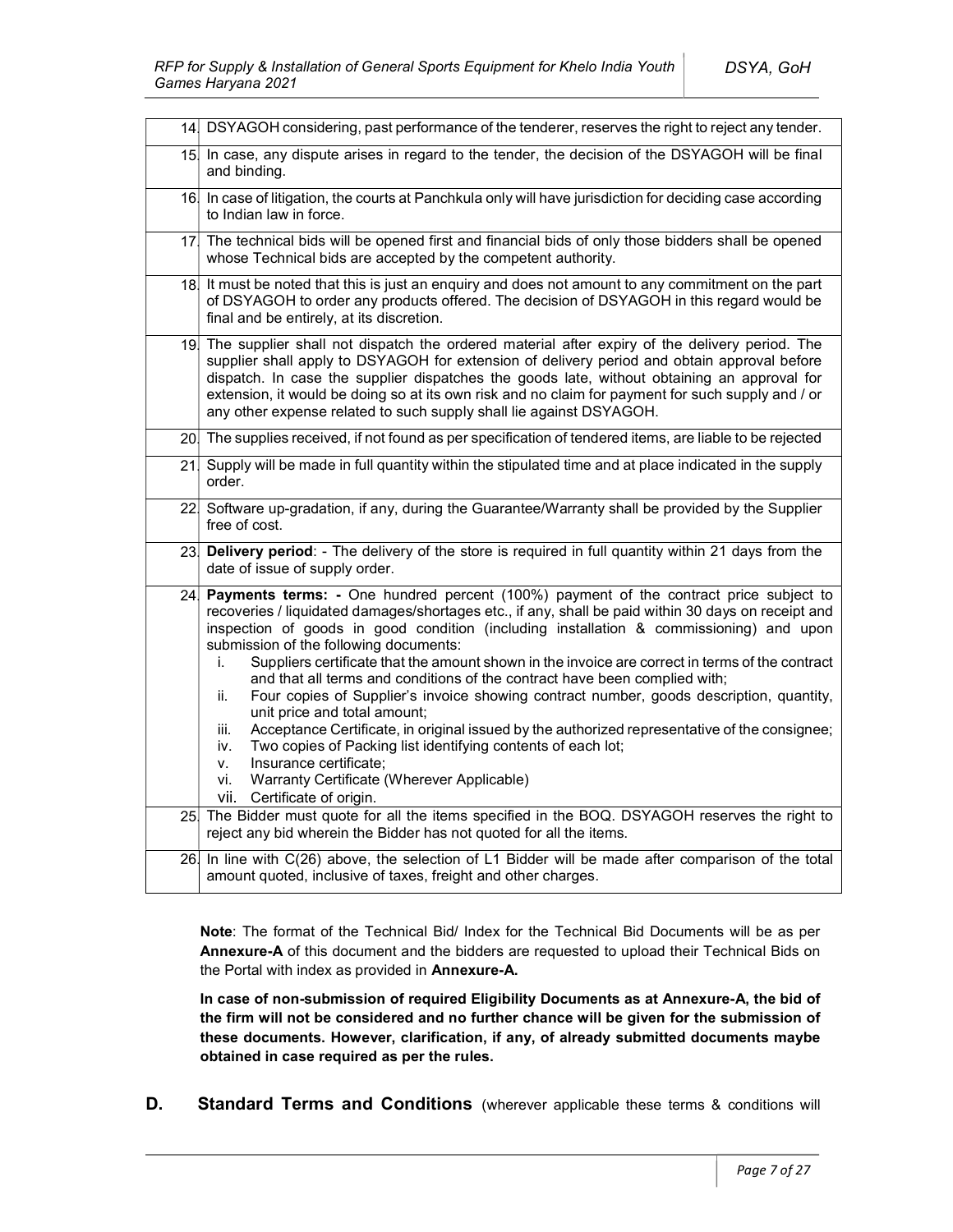overrule the specific terms and conditions as at Para 'C' above): -

### 1. EMD: -

The firms are required to deposit Earnest Money as indicated above failing which the tenders are liable to be rejected. Manufacturing Micro & Small Enterprises (MSEs) of the State, Startups/ First Generation Entrepreneurs of the State, Central or Haryana Public Sector Enterprises and "approved sources" as declared by the Industries Department, Haryana, are exempt from the deposit of EMD.

### 2. Performance Security:

The successful Tenderer/Bidder shall be required to deposit Performance Security Deposit within 14 days of issuance of LOA as under: -

| Sr.<br>No. | <b>Type of Firm/Enterprises</b>                                          | <b>Value of Performance Security</b><br><b>Deposit</b> |
|------------|--------------------------------------------------------------------------|--------------------------------------------------------|
|            | Haryana based firms: -                                                   |                                                        |
|            | Haryana Based Micro and Small<br>$\left( 1\right)$<br>Enterprises (MSEs) | (i) $@0.2\%$ of the value of contract                  |
|            | (ii) Haryana based other firms<br>enterprises                            | (ii) $@2\%$ of the value of contract                   |
|            | Other States/ UTs based firms                                            | @ 3% of the value of contract                          |

# Haryana based MSEs will be eligible for performance security deposit @ 0.2% who have filed SSI Certificate/EM Part-II/Udyog Aadhaar Memorandum (UAM)/Udyam Registration in Haryana and who participate directly in the tendered/quoted items and offering to supply the entire Work/Supply Order by their enterprise.

The conditions governing the above may kindly be seen in the notification dated 14.12.2020.

The performance security in excess of the EMD already deposited can be submitted in the shape of Demand Draft/Call Deposit Receipt/Banker's Cheque or in the shape of equivalent Bank Guarantee of any scheduled bank with branch in Panchkula. The performance security shall be returned after the successful completion of the warranty period.

In case of Bank Guarantee, the successful bidder shall furnish the performance security for the required amount (as per the above table) valid up to 180 days beyond the warranty period and further revalidating till the warranty in case of replacement during warranty period.

### 3. Inspection, Testing and Quality Control:

The Supplier should satisfy himself that the equipment/items are in accordance with the terms of the Contract and fully conform to the required specification by carrying out a thorough preinspection of each lot of the equipment/items before actually delivering the same to the consignee.

 The Purchaser and/or its nominated representative(s) may, without any extra cost to the purchaser, inspect and/or test the ordered goods and the related services to confirm their conformity to the contract specifications incorporated in the contract. The Purchaser shall inform the supplier in advance, in writing, the purchaser's programme for such inspection and, also the identity of the officials to be deputed for this purpose. The cost towards the transportation, boarding & lodging of Purchaser and/or its nominated representative(s) will be borne by the Purchaser and/or its nominated representative(s). However, if no pre-inspection has been carried out by the purchaser, it shall have the right to inspect the same at its own premises as provided in below provisions.

 For such inspections and tests which are conducted in the premises of the supplier, all reasonable facilities and assistance, including access to relevant drawings, design details and production data, shall be furnished by the supplier to the purchaser's inspection team at no charge to the purchaser.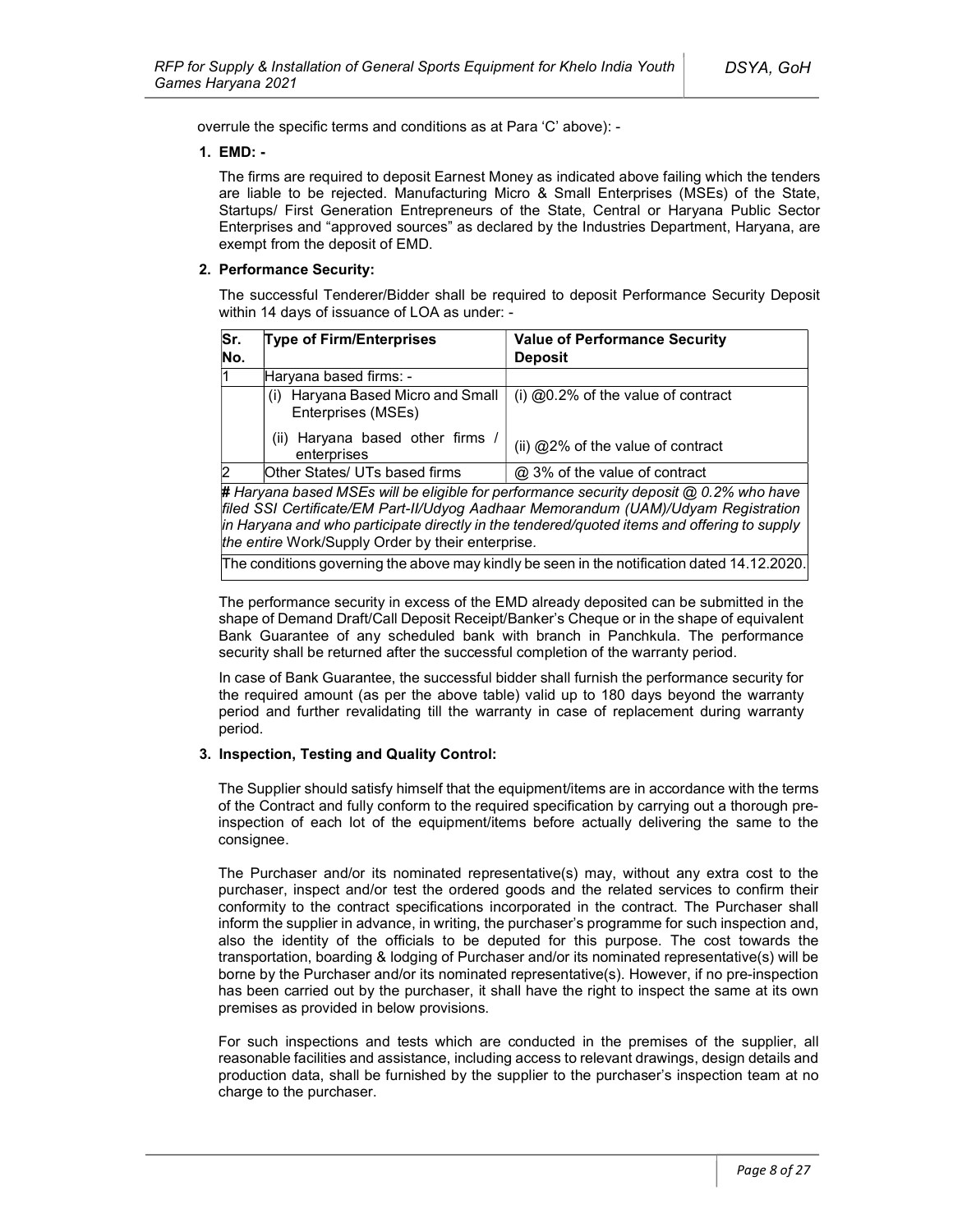If during such inspections and tests the contracted goods fail to conform to the required specifications and standards, the purchaser's inspection team may reject them and the supplier shall either replace the rejected goods or make all alterations necessary to meet the specifications and standards, as required, free of cost to the Purchaser and resubmit the same to the purchaser's inspection team for conducting the inspections and tests again.

 If the supplier tenders the goods to the purchaser's inspection team for inspection at the last moment without providing reasonable time to the inspection team for completing the inspection within the contractual delivery period, the inspection team may carry out the inspection and complete the formality beyond the contractual delivery period at the risk and expense of the supplier. The fact that the goods have been inspected after the contractual delivery period will not have the effect of keeping the contract alive and this will be without any prejudice to the legal rights and remedies available to the Purchaser under the terms & conditions of the contract.

 The purchaser's contractual right to inspect, test and, if necessary, reject the goods after the goods' arrival at the final destination shall have no bearing of the fact that the goods have previously been inspected and cleared by purchaser's inspection team during pre-dispatch inspection mentioned above.

 At the time of any inspection, a representative of the supplier should be present to facilitate the process.

#### 4. Price Fall Clause:

Price Fall Clause is that the price quoted in the tender/quotation or approved in the Rate Contract for the stores shall not exceed in any way the lowest price at which the tenderer quote for the supply the stores of identical description to Central / State Government Institutions/Undertakings/any other person during the delivery period/currency period of the rate contract. If, at any time during the delivery period/currency period, the successful tenderer reduces the rates/sale price of the quoted stores to any person at the price lower than the price chargeable under the supply order/ rate contract, the tenderers should forthwith notify such reduction and inform this office and the price payable under the supply order/contract for the stores supplied after the date of coming into force of such reduction of the rates shall stand correspondingly reduced to that level. The successful tenderers shall promptly notify the reduction of rates to this office as well as to the concerned Indenting Officer/ Consignees. The tenderer shall also give a certificate on their bills that the rates charged by them are not in any way higher to those quoted by them to the Central and other State Government etc., during the corresponding period. The Indenting Officer shall be required to ensure that requisite certificate is given by the concerned firm on the bills before releasing their payments.

- 5. Penalty to firm on Delay in delivery: Should the supplier fail to deliver or dispatch any consignment within the period prescribed for such delivery or dispatch stipulated in the supply order, the delayed consignment will be subject to 2% penalty per consignment per month recoverable on the value of the stores supplied.
- 6. The bidders are required to quote the basic rates, the delivery/ transportation costs/ applicable GST and duties etc., and the place of billing for the supply of stores clearly and separately. The bidders are required to intimate the place of billing.

#### 7. Penalty Clause for Department/ Govt. Agencies for delay in Payment

Delay in payments to the suppliers beyond the stipulated credit period indicated in the supply order, unless supported by cogent reasons and approved by a higher authority, will attract penal interest on the defaulting amount @ Rs. 25/- per Rs. One lakh per day of delay beyond the stipulated credit period.

#### 8. Negotiation of Rates

Regarding negotiations of rates, policy issued by the State Government vide G.O. No.2/2/2010-4-IB-II dated 18.06.2013, G.O. No.2/2/2010-4-IB-II dated 16.06.2014, G.O. No.2/2/2010-4-IB-II dated 09.02.2015 will be applicable.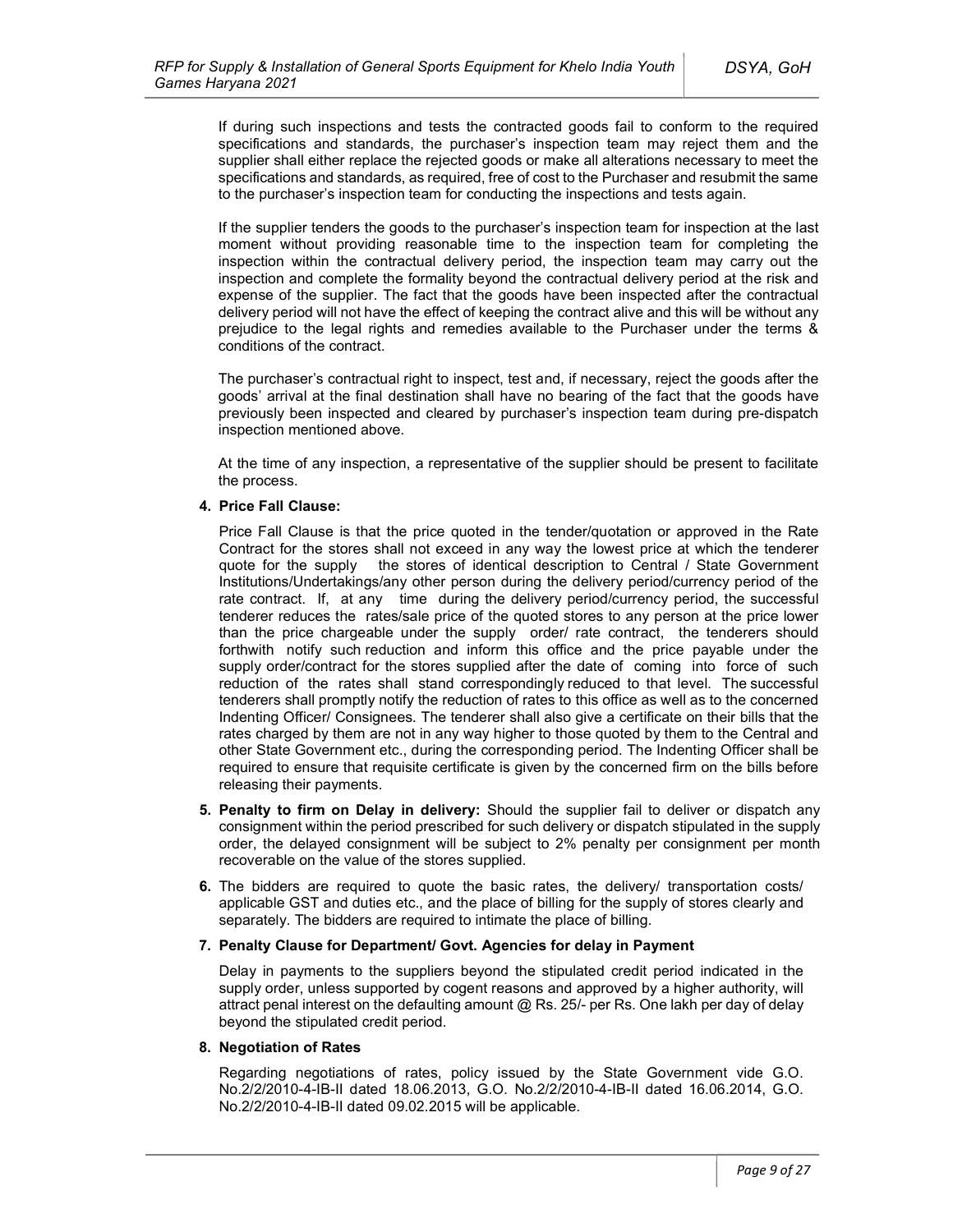#### 9. Concession to MSMEs of State:

The State Government has notified "Haryana State Public Procurement Policy for MSME - 2016" which will be applicable in respect of concessions to Haryana based MSMEs and KVIs. For claiming the relevant concession/s like Tender Fee, Earnest Money Deposit (EMD), Turnover, Exemption in respect of Past Performance & Experience, Purchase Preference and Performance Security, the bidders are required to submit the documentary proof from Government authorities showing that they come under Haryana based manufacturing MSME/KVI units as the case may be e.g. \*Entrepreneurs Memoranda in Haryana in bidder's name and further subject to fulfilment of eligibility criteria as provided in the said Policy of 2016.

\*Note:- To claim the concessions/benefits under the above policy, the bidder is required to submit SSI Certificate/Manufacturing Entrepreneurs Memorandum (part-II) issued by the Industries Department Haryana in respect of the quoted item / Udhyog Aadhaar Memorandum (UAM)/Udhyam Registration of Haryana based manufacturing enterprises in respect of the quoted item (Ref. Industries & Commerce Department Haryana Memo No.TS/DS&D/11389-A Dated 03.07.2018) and further subject to fulfilment of eligibility criteria as provided in the said Policy of 2016 and amendments from time to time

#### 10. Concession/benefits to Startups/First Generation Entrepreneurs of State:

The State Government has notified "Concession/benefits in Public Procurement to Startups/First Generation Entrepreneurs of State" which will be applicable in respect of concessions to Startups/First Generation Entrepreneurs of State. For claiming the relevant concession/s like Tender Fee, Earnest Money Deposit (EMD), Turnover, Exemption in respect of Past Performance & Experience, Purchase Preference and Performance Security, the bidders are required to submit the documentary proof as per the said policy.

11. In case of evidence of cartel formation by the bidder(s), the EMD is liable to be forfeited along with other actions as are permissible to Government like filing complaints with the Competition Commission of India and/ or other appropriate forums.

#### 12. Purchase Preferences for approved Sources

The DSYA Haryana, reserves the right to allow purchase preference to the approved sources, including Central or Haryana State Public Sector Undertakings/Enterprises, provided that such approved source takes part in the bidding process and the quoted prices of the approved source is within 10% of the lowest acceptable price, other things being equal. However, such purchase preference would be available to the approved source only at the lowest acceptable price.

- 13. Preference to Make in India: The public procurement in the State in reference to "Preference to make in India" shall be governed by Govt. Order No.02/08/2020-4IB-II dated 18.11.202 or as amended from time to time in this regard)
- 14. Restriction in Public procurement from bidders of certain Countries: The restriction on procurement from bidders from a Country or Countries on grounds of Defense of India or matters directly or indirectly related thereto including National Security shall be governed by Govt. Order No.02/09/2020-4IB-II dated 10.12.2020 or as amended from time to time in this regard).
- 15. Penalty clause for rejected samples/ material offered by the Bidder:

In case, the material offered for inspection by the firm fails to meet the specifications stipulated in NIT/Order/Contract and the samples are rejected by the Inspecting Committee, the Indenting Department will have the right to levy a penalty at 0.1% of the total order value. In case, the material offered for inspection fails during the 2nd inspection also, the Indenting Department will have the right to increase the penalty to 0.25% of the total order value. In case, the material offered fails during the 3rd and final inspection also, the firm will be liable for penal action including forfeiture of security, risk purchase, debarring/ blacklisting in future, and no further opportunity for inspection would be provided to the supplier firm.

16. Grievance Redressal Mechanism for dealing with the representations/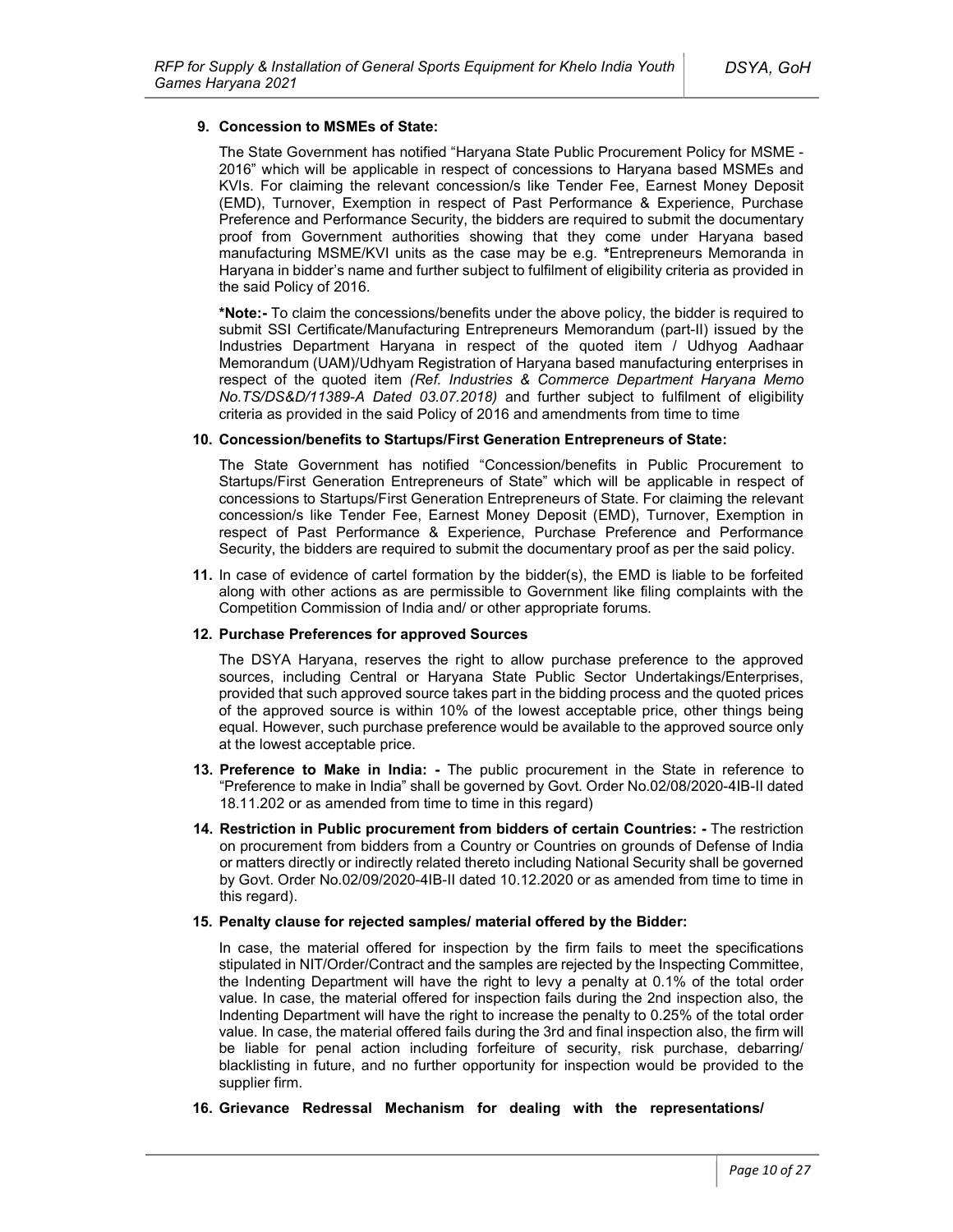#### complaints/ letters of the participating bidders/ firms:

A time bound Grievance Redressal Mechanism for dealing with the representations/ complaints/ letters of the participating bidders/ firms in the tendering process in the State Public Procurement will be governed by State Government Policy. All the bidders/ firms who want to make any representation/ complaint against any issue related to their technical scrutiny of the bids may do the same within 5 working days (up to 05:00 P.M. of the Fifth Working day) of the date of issue of letter/ intimation regarding their As per NIT/ Not as per NIT status. They have to ensure that their communication is delivered/ reached within 5 working days and delay in postal will not be counted as a valid reason. No representation/ complaint in whatsoever manner from the bidders/ firms will be entertained after the opening of Financial Bid.

17. Blacklisting: - The firm should not be blacklisted/debarred either in Government Departments/Agencies in State of Haryana or Central Government Departments/Agencies etc. as on the date of submission of the bid in the present tender. Declaration for the same should be submitted as per the enclosed Annexure- 'D'.

#### 18. Arbitration Clause

In the case of dispute arising upon or in relation to or in connection with the contract between the Employer and the Supplier, which has not been settled amicably, any party can refer the dispute for Arbitration under The Arbitration and Conciliation Act, 1996. Such disputes shall be referred to an Arbitral Tribunal consisting of 3 (three) arbitrators, one each to be appointed by the Employer and the Supplier, the third arbitrator shall be chosen by the two arbitrators so appointed by the parties and shall act as Presiding Arbitrator. In case of failure of the two arbitrators, appointed by the parties to reach a consensus regarding the appointment of the third arbitrator within a period of 30 days from the date of appointment of the two arbitrators, the Presiding arbitrator shall be appointed by the Principal Secretary to Government of Haryana, Department of Sports & Youth Affairs, Chandigarh. The Arbitration and Conciliation Act, 1996 and any statutory modification or re-enactment thereof, shall apply to these arbitration proceedings.

Arbitration proceedings shall be held in India at Panchkula, Haryana and the language of the arbitration proceedings and that of all documents and communications between the parties shall be English.

#### 19. Jurisdiction

All disputes will be settled within the jurisdiction of the Head Quarters of Director, DSYA, Haryana at Panchkula.

## E. Other Terms and Conditions

- 1. The firms are required to mention bifurcation of their rates showing the detail of Basic Rates, GST, Duties etc. in their bid. In case, the supplies are delayed by the firm beyond the stipulated delivery period & there has been any upward revision in the rates of GST/ Duties ON THE CONTRACTED ITEM, no such increase will be allowed. However, if there has been any reduction in GST/Duties, the same will be availed. No variation in GST/ Duties on raw material will be applicable.
- 2. All documents to be submitted by the tenderers with their offer should be self-attested in case the same are copies of original documents.
- 3. The Earnest money of the tenderers will be forfeited to Govt. account and blacklisting/ debarring besides other penal action, if they withdraw their offer/ rates or modify the terms & conditions of the same at any time during the validity of their offer before acceptance.
- 4. The authorized dealer should submit authority letter of their manufacturer, to quote the rates on their behalf failing which tender is liable to be rejected.
- 5. When manufacturer as well as its dealer/s both quote the rates in the same purchase case, then for the purpose of distribution of order, they will be considered as one offer & the order/rate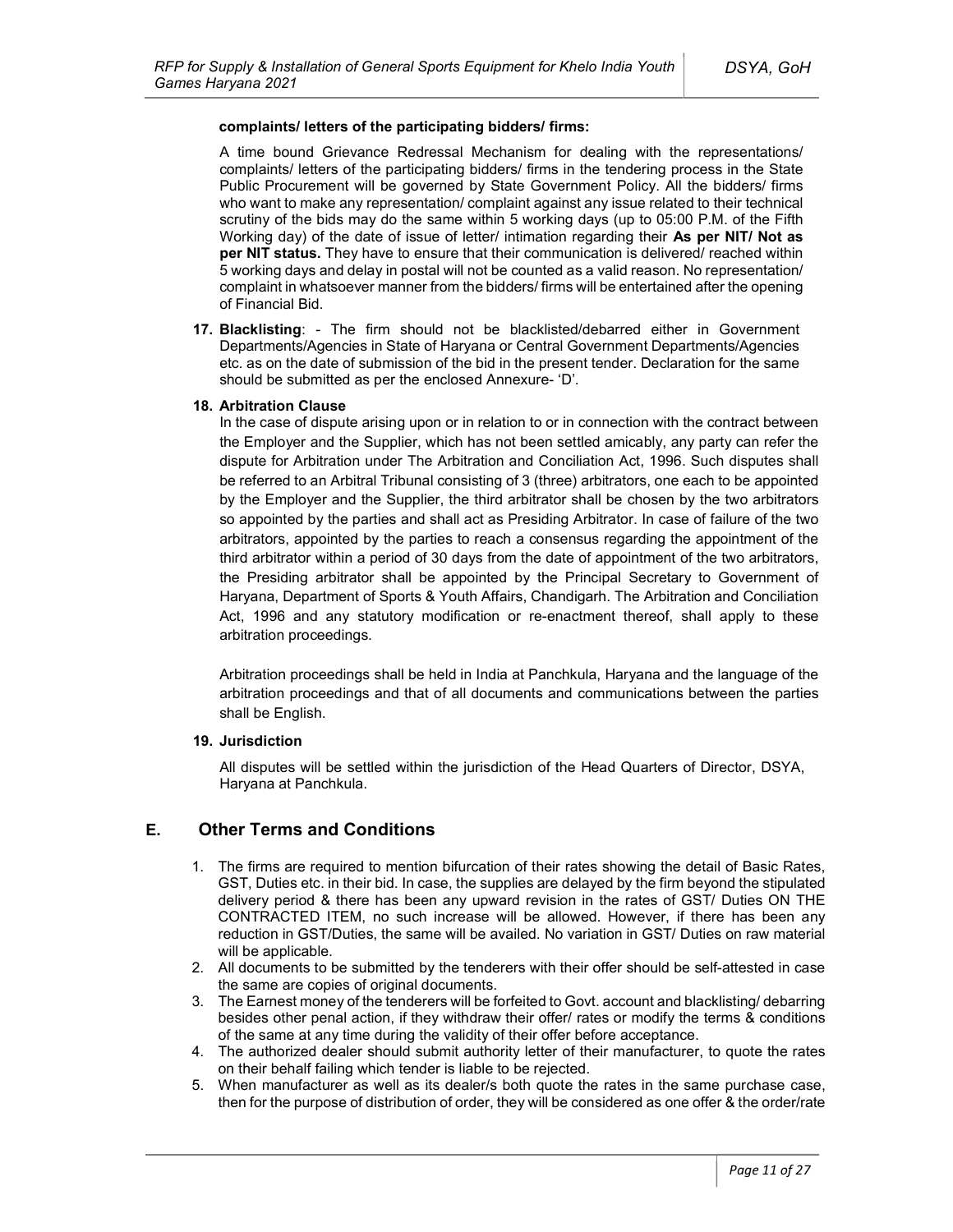contract will be placed on that firm only which has quoted lower rates among such offers & the offer is as per NIT.

- 6. The Bid i.e. Technical Bid as well as Financial Bid is to be submitted online on web portal https://etenders.hry.nic.in/nicgep/app. The Technical Bids uploaded on the portal should have proper indexing and page numbering on all the documents forming the Technical bid. Any supporting documents if required is to be submitted in online mode only along with their Technical Bids by due date and time.
- 7. The Financial bid/s of only those bidders/ items will be opened who qualify on the basis of their Technical Bids and wherever required approval of samples. The date & time of opening of the Financial bids will be intimated in the due course. The financial bid must be submitted in the bidder's letter head with seal and sign.
- 8. The offer without prescribed Earnest Money, Tender Fee & E-Service fee is liable to be summarily rejected. The deficiency in the remaining documents and tender requirement can be made subject to the decision by DSYA, Panchkula, Haryana
- 9. The quantity of Stores can be increased or decreased.
- 10. Notwithstanding anything contained in the Tender, DSYA reserves the right to accept or reject any Bid, and to cancel the bid process and reject the Tender, at any time, without thereby incurring any liability to the affected Bidder or Bidders and without any obligation to inform the participating/affected Bidder (s) the reason for such decision.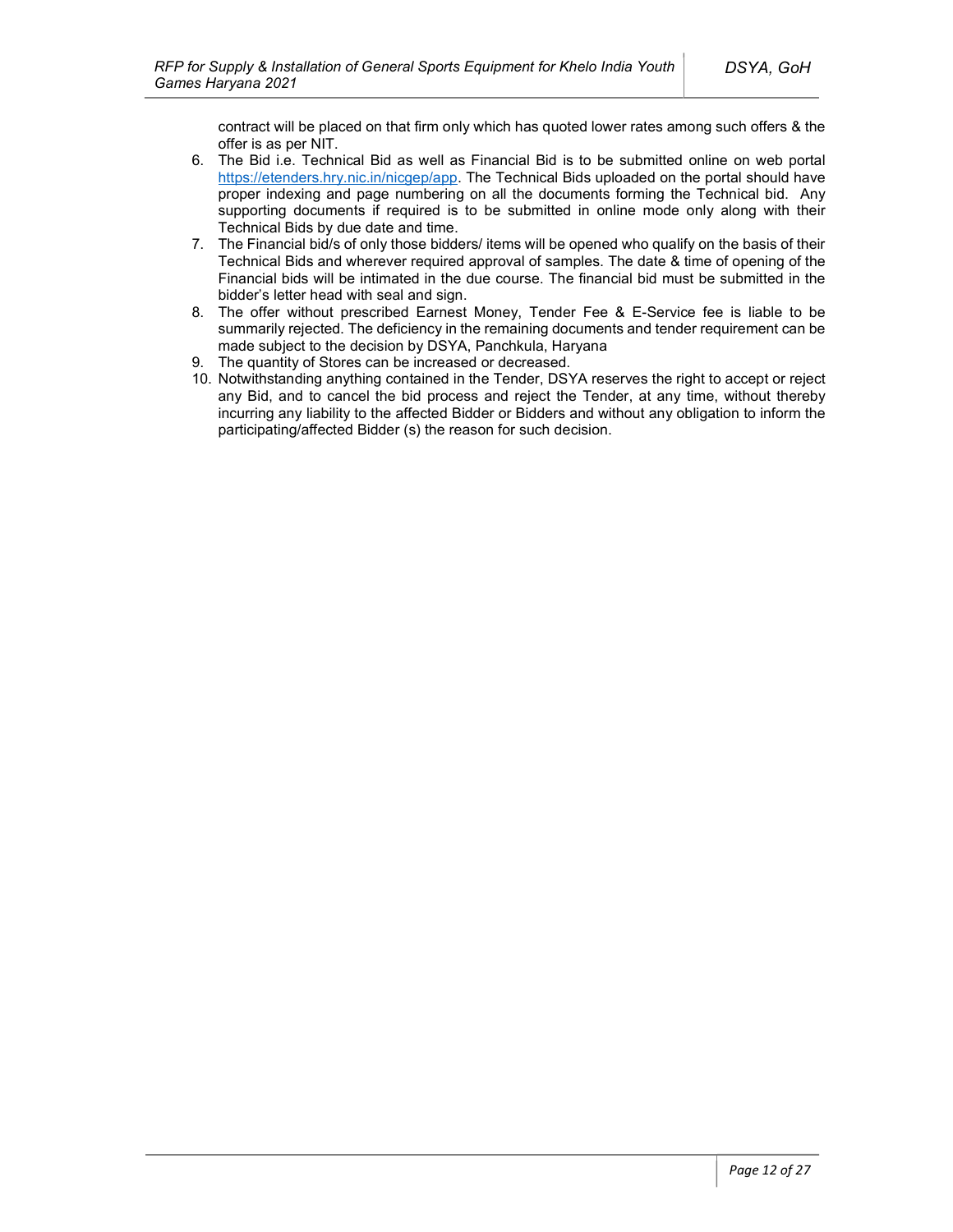## Annexure- 'A'

| Sr.<br>No.     | Name of the document                                                                                                                                                                                                                                                                                                                                                                                                                                                | <b>Status</b><br>of  <br>submission<br>(Yes/No) | Page Number as per<br>numbering given to the<br>technical<br>bid<br>documents<br>uploaded<br>on the portal |
|----------------|---------------------------------------------------------------------------------------------------------------------------------------------------------------------------------------------------------------------------------------------------------------------------------------------------------------------------------------------------------------------------------------------------------------------------------------------------------------------|-------------------------------------------------|------------------------------------------------------------------------------------------------------------|
| $\mathbf{1}$   | All the documents submitted by the bidder as part of<br>its Technical Bid are attested by the signing authority<br>of the bidder.                                                                                                                                                                                                                                                                                                                                   | Yes/No                                          |                                                                                                            |
| $\overline{2}$ | An undertaking by the bidding firm in reference to<br>acceptance of all the terms & conditions and<br>specifications.                                                                                                                                                                                                                                                                                                                                               | Yes/No                                          |                                                                                                            |
| 3              | Bidder should submit documents as per condition<br>No. $C(1)$ of the NIT.                                                                                                                                                                                                                                                                                                                                                                                           | Yes/No                                          |                                                                                                            |
| 4              | In respect of condition no. D (16) of the NIT Affidavit<br>on Non-Judicial Stamp Paper duly certified by the<br>Notary stating that the firm [name of the Firm] has<br>blacklisted/debarred<br>been<br>either<br>never<br>in<br>Government Department/Agencies in State of<br>Haryana<br>Central<br>Government<br><b>or</b><br>Department/Agencies etc. as on the date of<br>submission of the bid in the present tender. Please<br>refer Annexure- 'D' of the NIT. | Yes/No                                          |                                                                                                            |
| 5              | In respect of condition No. C (2) of the NIT Average<br>annual turnover of the Bidder from sale of sports<br>apparel and equipment/items in the last 3 years i.e.<br>2017-18, 2018-19 and 2019-20 must be at least ₹ 01<br>Crore. Bidder is required to submit valid Turnover<br>Certificate for last 3 Financial Years duly certified by<br>CA as per the enclosed Annexure- 'E' of the NIT.                                                                       | Yes/No                                          |                                                                                                            |
| 6              | Bidder should submit documents as per condition<br>No. C (3) of the NIT.                                                                                                                                                                                                                                                                                                                                                                                            | Yes/No                                          |                                                                                                            |
| $\overline{7}$ | Bidder should submit documents as per condition<br>No. $C(4)$ of the NIT.                                                                                                                                                                                                                                                                                                                                                                                           | Yes/No                                          |                                                                                                            |
| 8              | Bidder should submit all the required details as per<br>Condition as at Sr. No. C (6) of the NIT.                                                                                                                                                                                                                                                                                                                                                                   | Yes/No                                          |                                                                                                            |
| 9              | Bidder should submit certificate as per condition No.<br>$C(7)$ of the NIT.                                                                                                                                                                                                                                                                                                                                                                                         | Yes/No                                          |                                                                                                            |
| 10             | Bidder should submit the warranty certificate as per<br>condition No. C (8) of the NIT.                                                                                                                                                                                                                                                                                                                                                                             | Yes/No                                          |                                                                                                            |
| 11             | Bidder should submit certificate as per condition No.<br>$C(9)$ of the NIT.                                                                                                                                                                                                                                                                                                                                                                                         | Yes/No                                          |                                                                                                            |
| 12             | In respect of Condition as at Sr. No. C (10) of the NIT-<br>the bidder is required to submit certificate that the<br>technical specification of the sports equipment used<br>in competitions should be as per rule of the<br>International / National Federation/Association of<br>concerned disciplines.                                                                                                                                                           | Yes/No                                          |                                                                                                            |
| 13             | Bidder should submit self-attested declaration on Rs.<br>100/- stamp paper as per Condition as at Sr. No. C<br>$(12)$ of the NIT.                                                                                                                                                                                                                                                                                                                                   | Yes/No                                          |                                                                                                            |
| 14             | In respect of Condition as at Sr. No. C (13) of the NIT-<br>The bidder must submit information with supporting<br>documents as specified in Annexure-III.                                                                                                                                                                                                                                                                                                           | Yes/No                                          |                                                                                                            |

## Technical Bid format/Index for the Technical Bid documents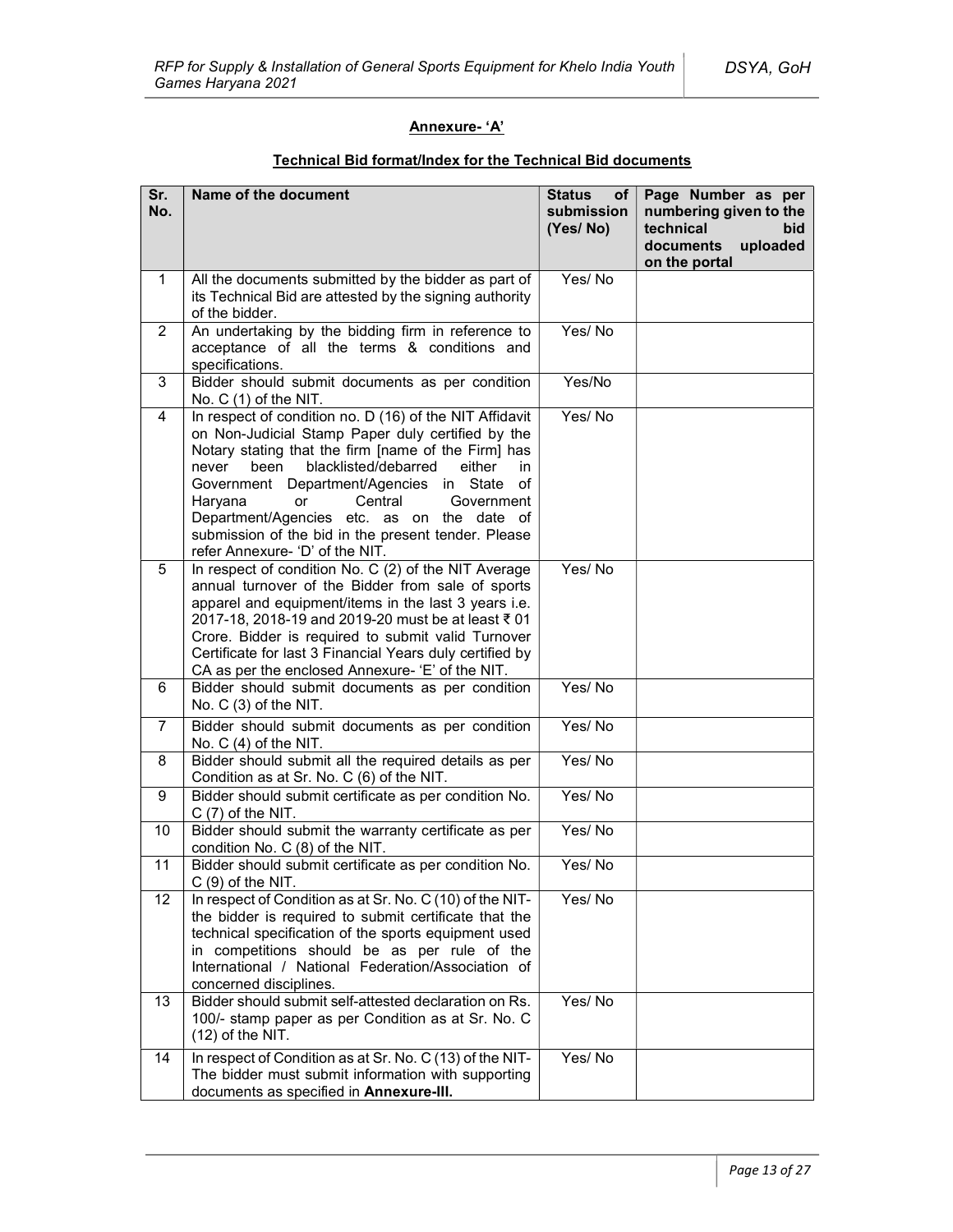| 15 | Bidder should submit undertaking as per condition | Yes/ No |  |
|----|---------------------------------------------------|---------|--|
|    | No. $C(22)$ of the NIT.                           |         |  |
| 16 | Bidder should provide Copy of valid GST           | Yes/No  |  |
|    | Registration Certificate.                         |         |  |
| 17 | Acceptance of Delivery Period as per NIT.         | Yes/No  |  |
| 18 | Acceptance of Payment terms as per NIT.           | Yes/No  |  |
| 19 | All uploaded documents are properly numbered and  | Yes/No  |  |
|    | in sequence.                                      |         |  |
| 20 | Tender submission letter submitted                | Yes/No  |  |
| 21 | PDF Catalogue as per Annexure II                  | Yes /No |  |

Important: -\* In case the Technical Documents are uploaded on the portal without proper page numbering, the Tendering Department will be within its right to cancel the bid of the said firm.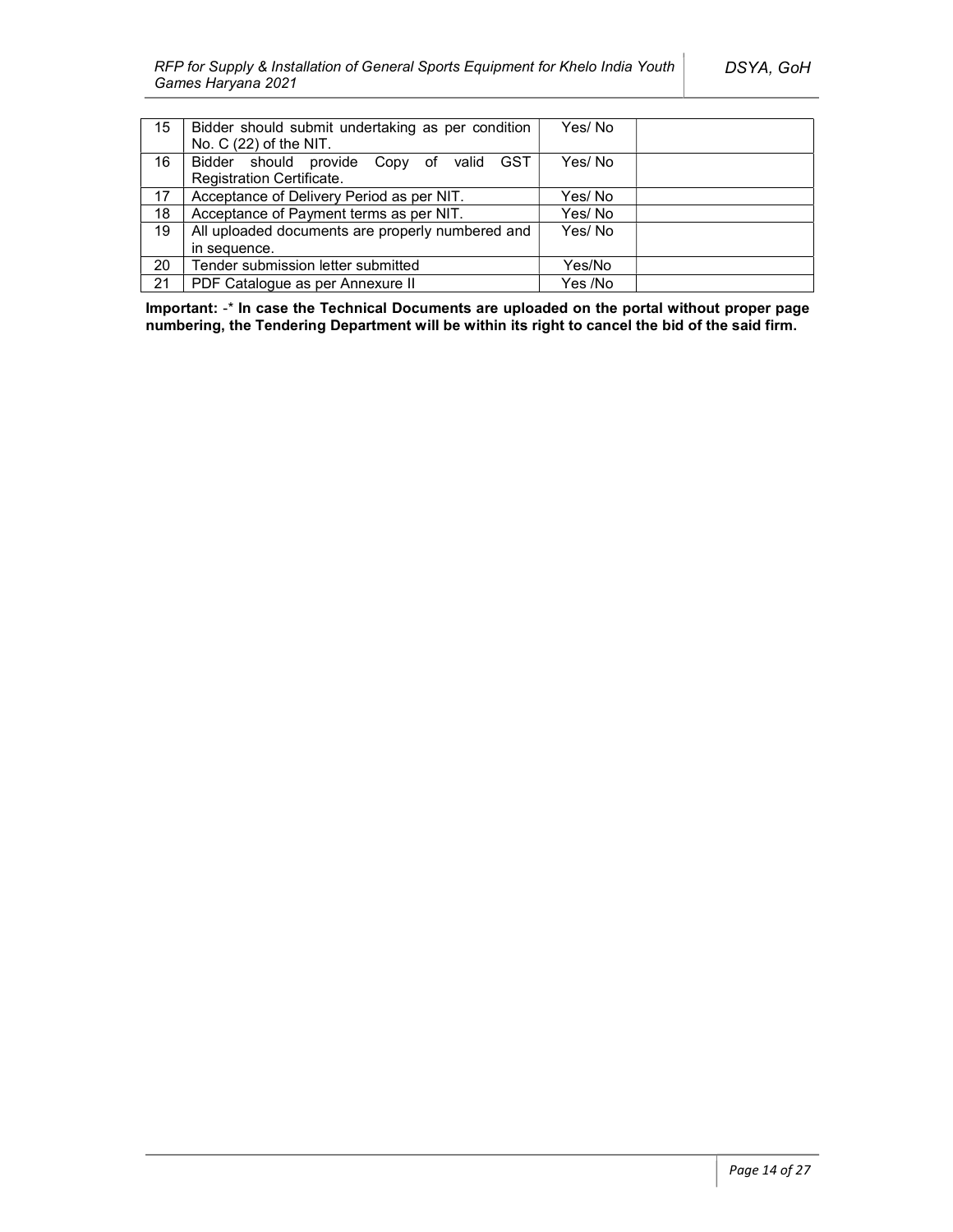## Annexure- 'B'

#### Tender Submission Letter

To

CEO, Khelo India Youth Games, Department of Sports & Youth Affairs (DSYA), Government of Haryana Tau Devi Lal Sports Complex, Sector 3, Panchkula, Haryana – 134109

Ref: RFP No. .................................................

I/ We, the undersigned, offer to provide the above services to DSYA. We are hereby submitting our bid, in a sealed envelope.

I/We, hereby declare that:

- (a) We are enclosing and submitting herewith our Bid, with the details as per the requirements of the tender, for your evaluation and consideration.
- (b) I/We have read carefully the terms and conditions of the tender document attached hereto and hereby agree to abide by the said terms and conditions.
- (c) The bid is unconditional.
- (d) I/We undertake that documents submitted are genuine/authentic and nothing material has been concealed. I/We understand that the contract is liable to be cancelled, if it is found to be having obtained, through fraudulent means/concealment of information.
- (e) We shall make available to the DSYA any additional information it may find necessary or require to clarify, supplement or authenticate the Bid.
- (f) Until a formal agreement is prepared and executed, acceptance of this tender document shall constitute a binding contract between DSYA and us subject to the modifications, as may be mutually agreed to, between DSYA and us.
- (g) We agree to keep this bid valid for acceptance for a period of ninety (90) days from the date of opening the bid.

We understand that the DSYA is not bound to accept any tender that the DSYA receives.

Yours faithfully,

Authorized Signatory (with Name, Designation, Contact no. and Seal) Note: On the Letterhead of the Bidder.

Sub: 'Supply & Installation of General Sports Equipment for Khelo India Youth Games Haryana-2021'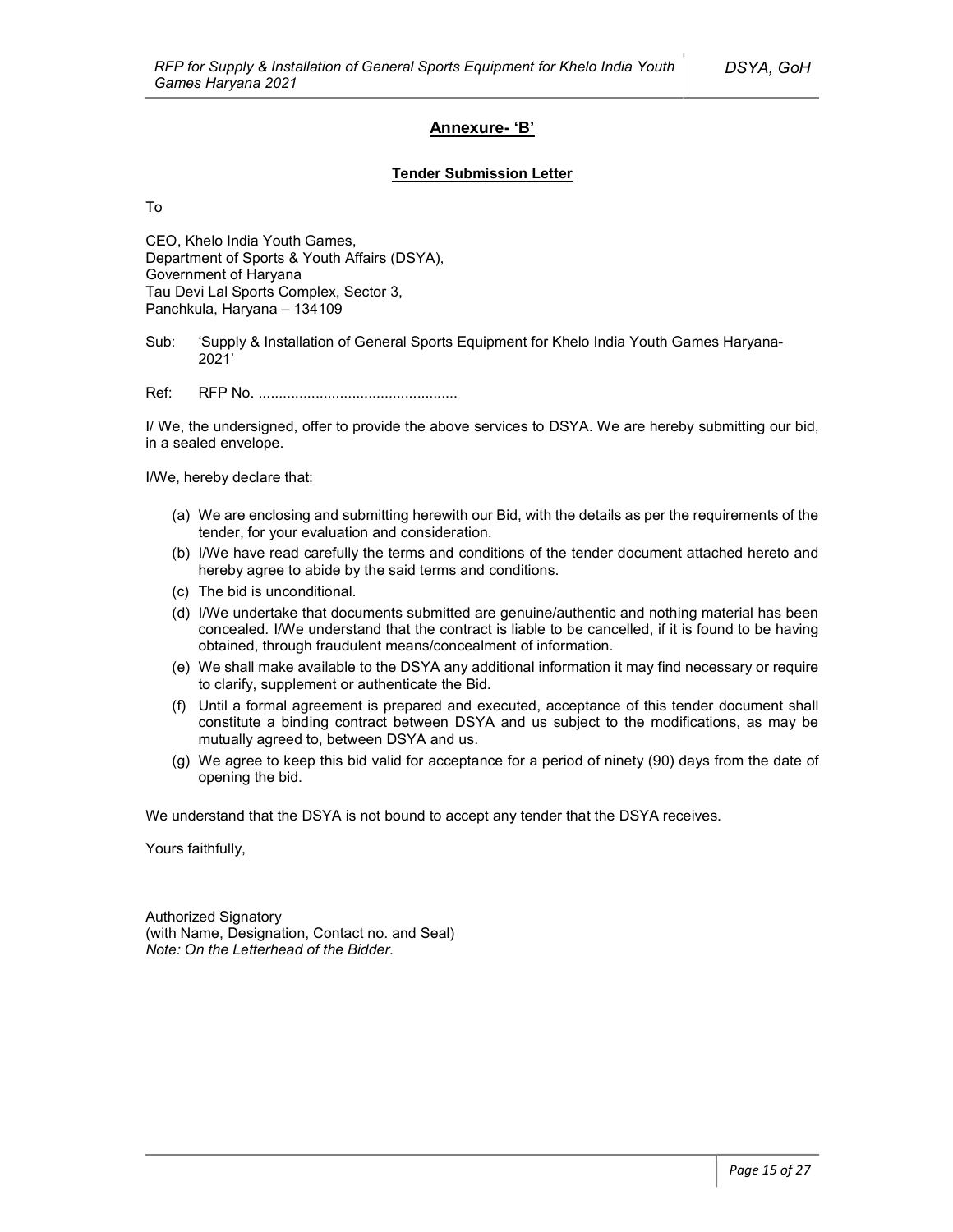## Annexure- 'C'

### MAF (Manufacturer Authorization Form)

Date:

Ref Number:

To

CEO, Khelo India Youth Games, Department of Sports & Youth Affairs, Govt. of Haryana, Tau Devi Lal Sports Complex, Sector 3, Panchkula, Haryana - 134109

- Sub: 'Supply & Installation of General Sports Equipment for Khelo India Youth Games-2021, Haryana'
- Ref: RFP No. .................................................

Dear Sir,

We authorize M/s ………………, to offer their quotation, negotiate and conclude the contract with you against the above invitation for offer.

We hereby extend our full guarantee and warranty as per terms and conditions of the and/or the contract for the equipment and services offered against this invitation for offer by the M/s ..............., <Full address>. We hereby commit to the terms and conditions and will not withdraw our commitments during the process and/or the period of contract. As OEM, if the successful bidder is unable to perform services as per contract, OEM shall offer maintenance services or designate another agency as per /contract for equipment offered and shall be responsible for execution of contract and shall be eligible to receive payments as per payment schedule

Yours Faithfully, (Signature of the Bidder)

Name Designation Seal<sup>1</sup> Date: Business Address: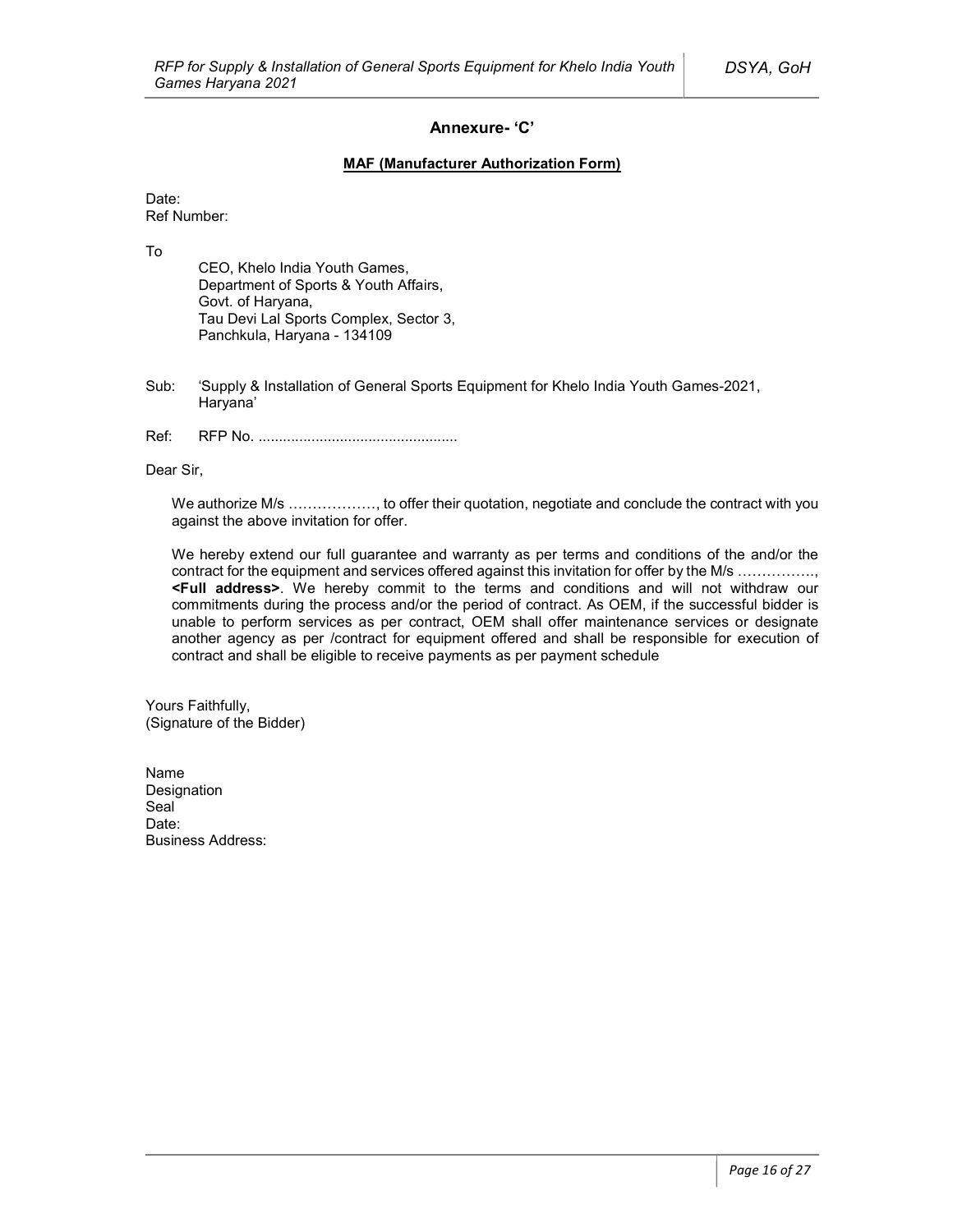## Annexure-'D'

#### Performa for Affidavit

(on non-judicial stamp paper of Rs. 100/-)

I \_\_\_\_\_\_\_\_\_\_ Proprietor/Director/Partner of the firm M/s. \_\_\_\_\_ do hereby solemnly affirm that our firm M/s.\_\_\_\_\_ has never been blacklisted/debarred either in Government Departments/Agencies in State of Haryana or Central Government Departments/Agencies etc. as on the date of submission of the bid in the present tender.

……………………………………………………… Name of the Bidder

…………………………………………… Signature of the Authorised Signatory

…………………………………………… Name of the Authorised Signatory

Place: \_\_\_\_\_\_\_\_\_\_\_\_\_\_\_\_\_\_ Date: \_\_\_\_\_\_\_\_\_\_\_\_\_\_\_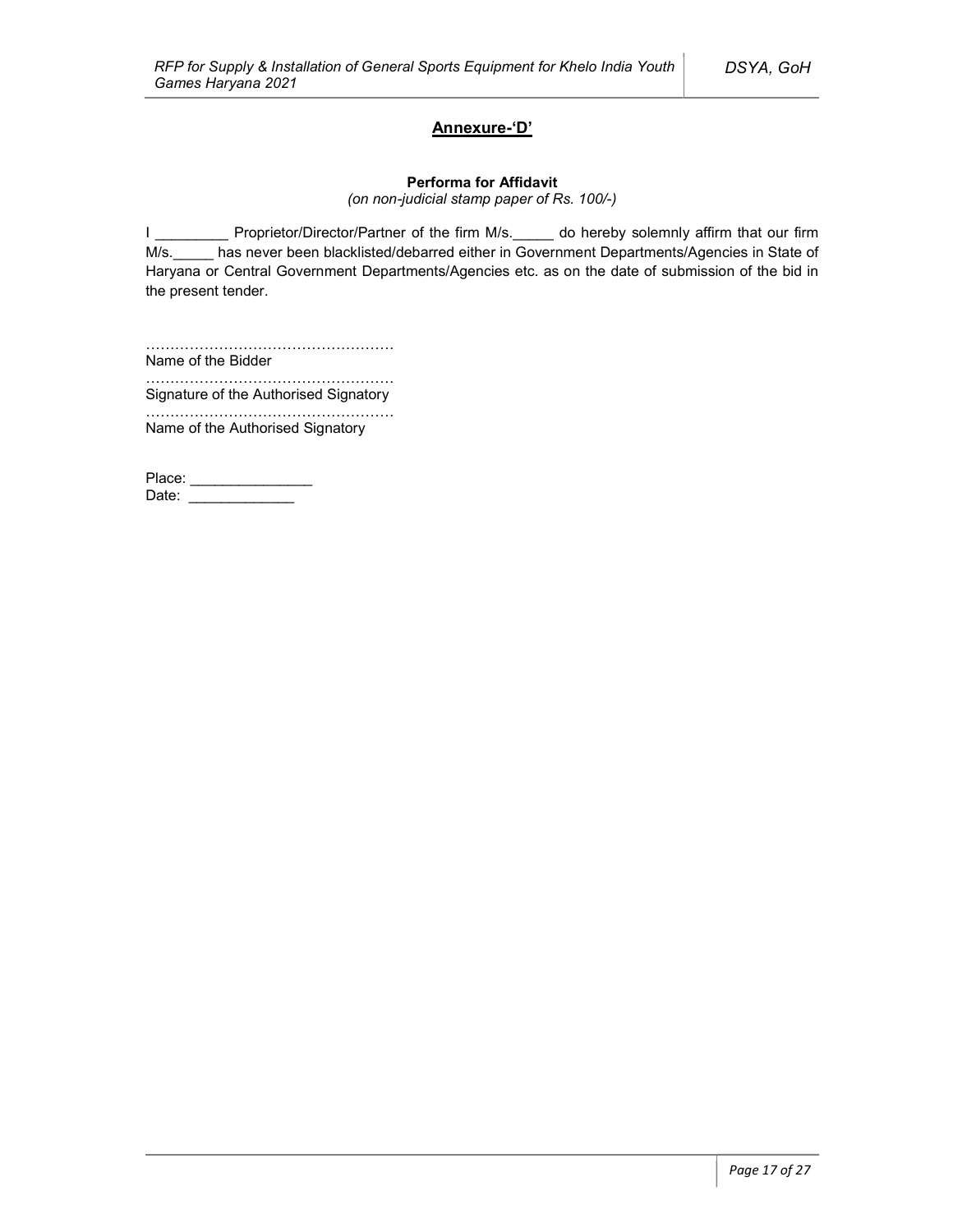## Annexure- 'E'

### Format for Financial Capacity

| <b>Financial Year</b> | <b>Annual Turnover</b> |
|-----------------------|------------------------|
| 2017-18               |                        |
| 2018-19               |                        |
| 2019-20               |                        |

Note: All figures quoted above shall be substantiated by attaching the copy of Audited Annual Reports or a certificate from a Chartered Accountant.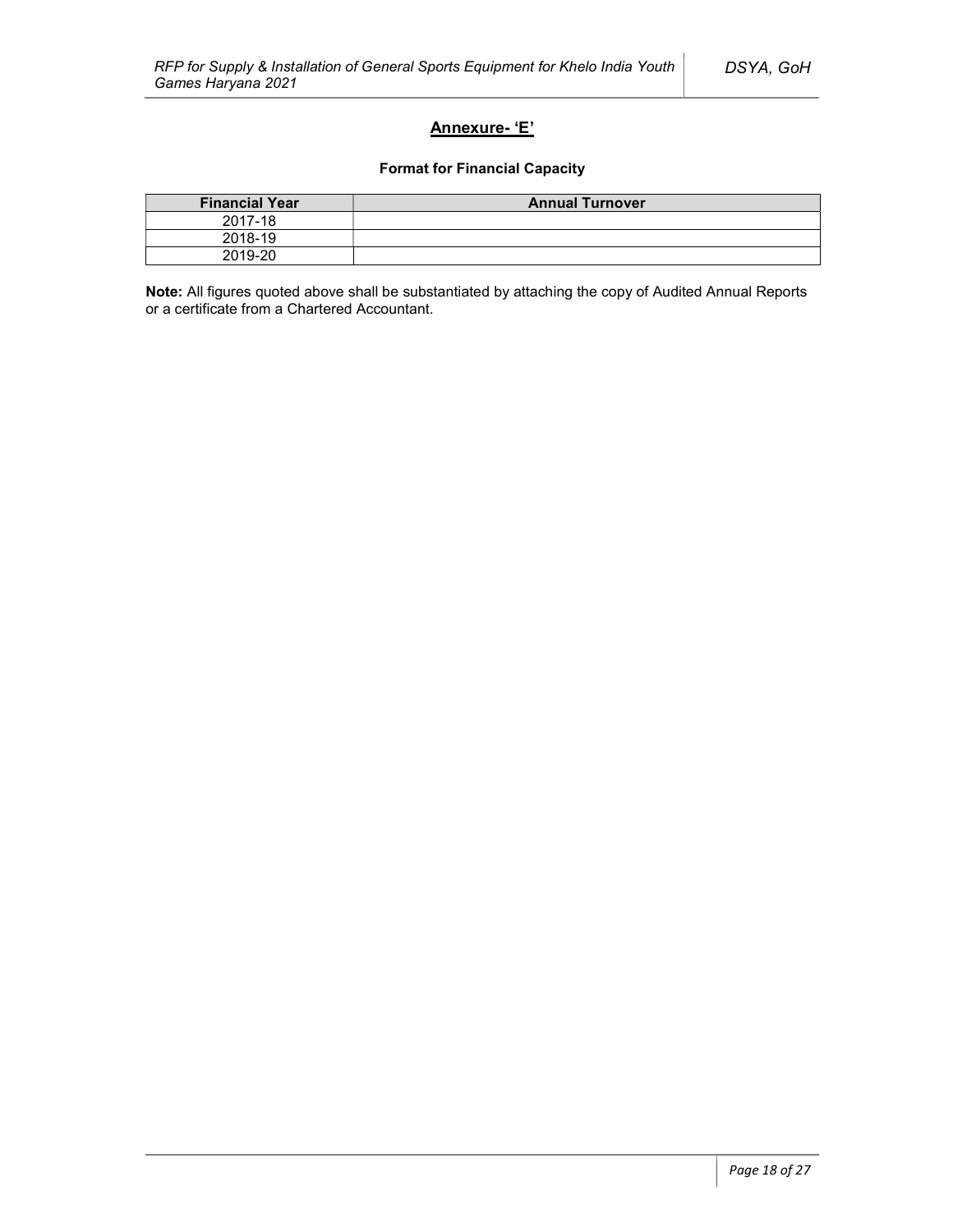## ANNEXURE - 'I'

## ITEM WISE DETAILED SPECIFICATIONS & QUANTITY

## Sports Discipline: General

| <b>Sr</b><br><b>No</b> | <b>Item Description</b>                                  | <b>Item Specification</b>                                                                                                          | <b>Required</b><br><b>Brand</b> | Quantity          | Unit    |
|------------------------|----------------------------------------------------------|------------------------------------------------------------------------------------------------------------------------------------|---------------------------------|-------------------|---------|
|                        | <b>Basketball</b>                                        |                                                                                                                                    |                                 |                   |         |
| $\mathbf{1}$           | Digital Stop Watch                                       | Digital with 100% accuracy;<br>1/1000 second stopwatch,<br>timer 10 intervals, beeper<br>sound alarm, on/off tone, Lap<br>counters | CASIO                           | $12 \overline{ }$ | Per No. |
| $\overline{2}$         | Whistle with Break Away<br>Lanyard (with KIYG Logo)      | Fox 40 Classic whistle with<br>KIYG2021 Logo printed<br><b>Break Away Lanyard</b>                                                  | Fox 40 Classic                  | 25                | Per No. |
| 3                      | <b>Measuring Tape</b>                                    | 50 meter Standard Quality                                                                                                          | Freemans                        | 2                 | Per No. |
|                        | <b>Handball</b>                                          |                                                                                                                                    |                                 |                   |         |
| 1                      | Whistle with Break Away<br>Lanyard (with KIYG Logo)      | Fox 40 Classic whistle with<br>KIYG2021 Logo printed<br><b>Break Away Lanyard</b>                                                  | Fox 40 Classic                  | 32                | Per No. |
| $\overline{2}$         | Digital Stop Watch                                       | Digital with 100% accuracy;<br>1/1000 second stopwatch,<br>timer 10 intervals, beeper<br>sound alarm, on/off tone, Lap<br>counters | CASIO                           | 8                 | Per No. |
| 3                      | Measuring Tape -50 Mt.<br>steel                          | Steel; Standard                                                                                                                    | Freemans                        | 2                 | Per No. |
| 4                      | Bibs (One Set = I to 16 No.<br>In four different colour) | Standard; 1 set should have<br>4 small, 8 medium, 4 large                                                                          | Any Brand                       | 64                | Per No. |
|                        | <b>Kabaddi</b>                                           |                                                                                                                                    |                                 |                   |         |
| $\mathbf{1}$           | <b>Measuring Tapes</b>                                   | 50 Meters each; standard                                                                                                           | Freemans                        | 4                 | Per No. |
| $\overline{2}$         | Whistle with Break Away<br>Lanyard (with KIYG Logo)      | Fox 40 Classic whistle with<br>KIYG2021 Logo printed<br><b>Break Away Lanyard</b>                                                  | Fox 40 Classic                  | 45                | Per No. |
| 3                      | Digital Stop Watch                                       | Digital with 100% accuracy;<br>1/1000 second stopwatch,<br>timer 10 intervals, beeper<br>sound alarm, on/off tone, Lap<br>counters | CASIO                           | 45                | Per No. |
|                        | <b>Kho-Kho</b>                                           |                                                                                                                                    |                                 |                   |         |
| $\mathbf{1}$           | <b>Measuring Tape</b>                                    | Length 50 mtrs.                                                                                                                    | Freemans                        | $\overline{c}$    | Per No. |
| $\overline{2}$         | Digital Stop Watch                                       | Digital with 100% accuracy;<br>1/1000 second stopwatch,<br>timer 10 intervals, beeper<br>sound alarm, on/off tone, Lap<br>counters | CASIO                           | 6                 | Per No. |
| 3                      | Whistle with Break Away<br>Lanyard (with KIYG Logo)      | Fox 40 Classic whistle with<br>KIYG2021 Logo printed<br><b>Break Away Lanyard</b>                                                  | Fox 40 Classic                  | 25                | Per No. |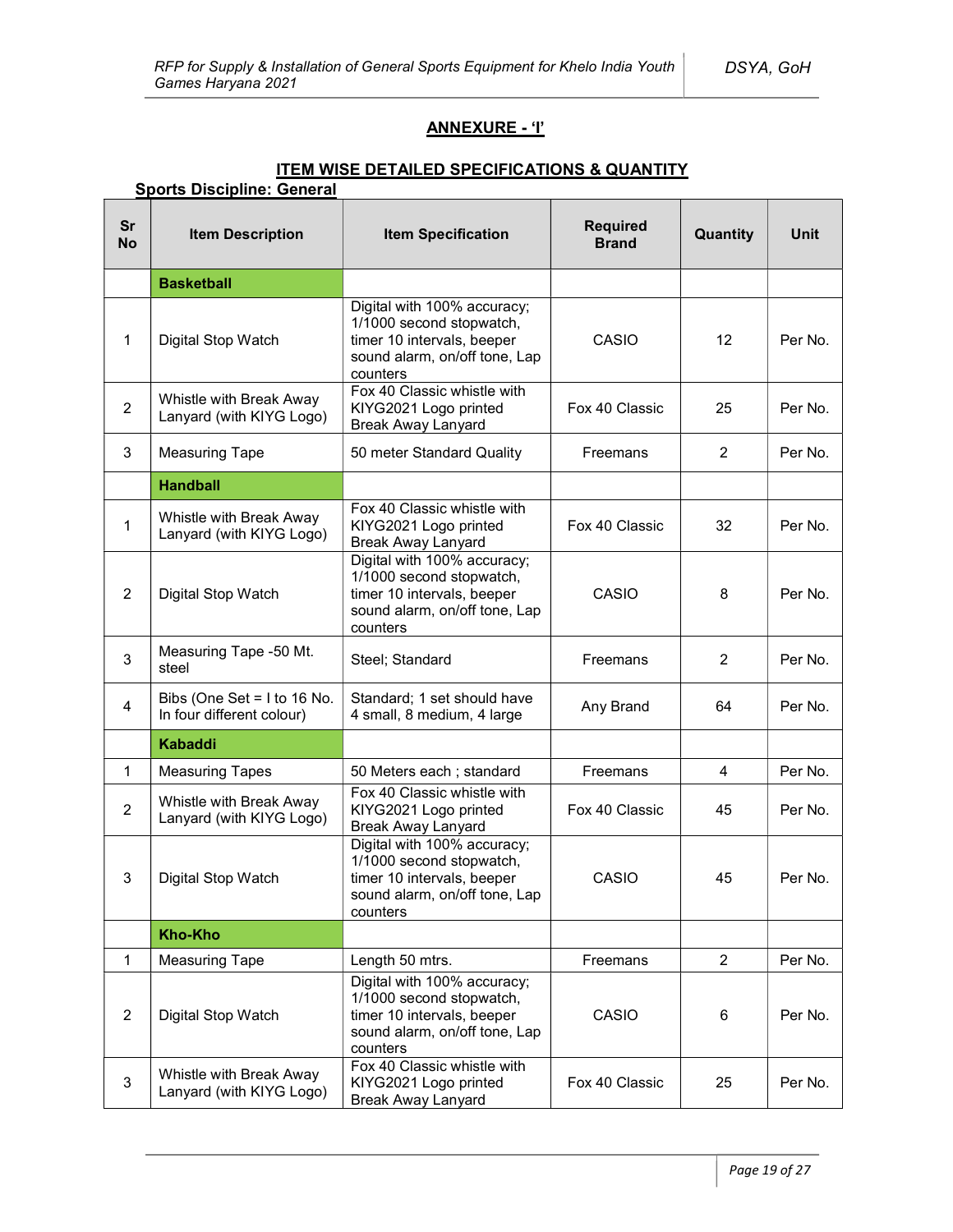| <b>Sr</b><br><b>No</b> | <b>Item Description</b>                                                                                                                                                                                                                               | <b>Item Specification</b>                                                                                                                                                                                                                                                                                                                                        | <b>Required</b><br><b>Brand</b> | Quantity       | <b>Unit</b> |
|------------------------|-------------------------------------------------------------------------------------------------------------------------------------------------------------------------------------------------------------------------------------------------------|------------------------------------------------------------------------------------------------------------------------------------------------------------------------------------------------------------------------------------------------------------------------------------------------------------------------------------------------------------------|---------------------------------|----------------|-------------|
|                        | <b>Hockey</b>                                                                                                                                                                                                                                         |                                                                                                                                                                                                                                                                                                                                                                  |                                 |                |             |
| 1                      | Bibs (Two Set = $1$ to 16 No.<br>In four different colour)                                                                                                                                                                                            | In four different colour;<br>Standard; 1 set should have<br>4 small, 8 medium, 4 large                                                                                                                                                                                                                                                                           | Any brand                       | 128            | Per No.     |
| $\overline{2}$         | Digital Stop Watch                                                                                                                                                                                                                                    | Digital with 100% accuracy;<br>1/1000 second stopwatch,<br>timer 10 intervals, beeper<br>sound alarm, on/off tone, Lap<br>counters                                                                                                                                                                                                                               |                                 | 6              | Per No.     |
| $\mathbf{3}$           | Whistle with Break Away<br>Lanyard (with KIYG Logo)                                                                                                                                                                                                   | Fox 40 Classic whistle with<br>KIYG2021 Logo printed<br><b>Break Away Lanyard</b>                                                                                                                                                                                                                                                                                | Fox 40 Classic                  | 6              | Per No.     |
|                        | <b>Volleyball</b>                                                                                                                                                                                                                                     |                                                                                                                                                                                                                                                                                                                                                                  |                                 |                |             |
| 1                      | Measuring tape                                                                                                                                                                                                                                        | Light weight Freeman Steel<br>Top Line 50Meter with 13mm<br>width.                                                                                                                                                                                                                                                                                               | Freemans                        | $\overline{2}$ | Per No.     |
| $\overline{2}$         | Digital with 100% accuracy;<br>1/1000 second stopwatch,<br>timer 10 intervals, beeper<br>Digital Stop Watch<br>sound alarm, on/off tone, Lap<br>counters                                                                                              |                                                                                                                                                                                                                                                                                                                                                                  | CASIO                           | 3              | Per No.     |
| 3                      | Whistle with Break Away<br>Lanyard (with KIYG Logo)                                                                                                                                                                                                   | Fox 40 Classic whistle with<br>KIYG2021 Logo printed<br><b>Break Away Lanyard</b>                                                                                                                                                                                                                                                                                | Fox 40 Classic                  |                | Per No.     |
| $\overline{4}$         | Each set numbering from 1-<br>20 Light weight scrimmage<br>vests for volleyball,<br>Bibs (04 different neon<br>breathable Pennies for<br>colours)<br>soccer, made of top quality<br>polyester mesh fabric. (04<br>different neon colours) (4<br>Sets) |                                                                                                                                                                                                                                                                                                                                                                  | Any Brand                       | 80             | Per No.     |
|                        | <b>Football</b>                                                                                                                                                                                                                                       |                                                                                                                                                                                                                                                                                                                                                                  |                                 |                |             |
| 1                      | Bibs with no. (1-20)                                                                                                                                                                                                                                  | • mesh material; • light<br>construction; · loose cut; ·<br>KIYG-2021 logo on the front,<br>20 Bibs each team (8 colors-<br>160)                                                                                                                                                                                                                                 | Any Brand                       | 160            | Per No.     |
| $\overline{2}$         | Photographer bibs                                                                                                                                                                                                                                     | <b>Official Photographer</b><br>Polyester Tabards.<br>This polyester tabard is not<br>PPE (Personal Protection<br>Equipment)<br>ONE SIZE ONLY.<br>These lightweight adults<br>colored polyester tabards are<br>suitable<br>for a wide range of uses<br>include photographers,<br>volunteers,<br>team sports, charity<br>fundraising events and<br>general usage, | Any Brand                       | 75             | Per No.     |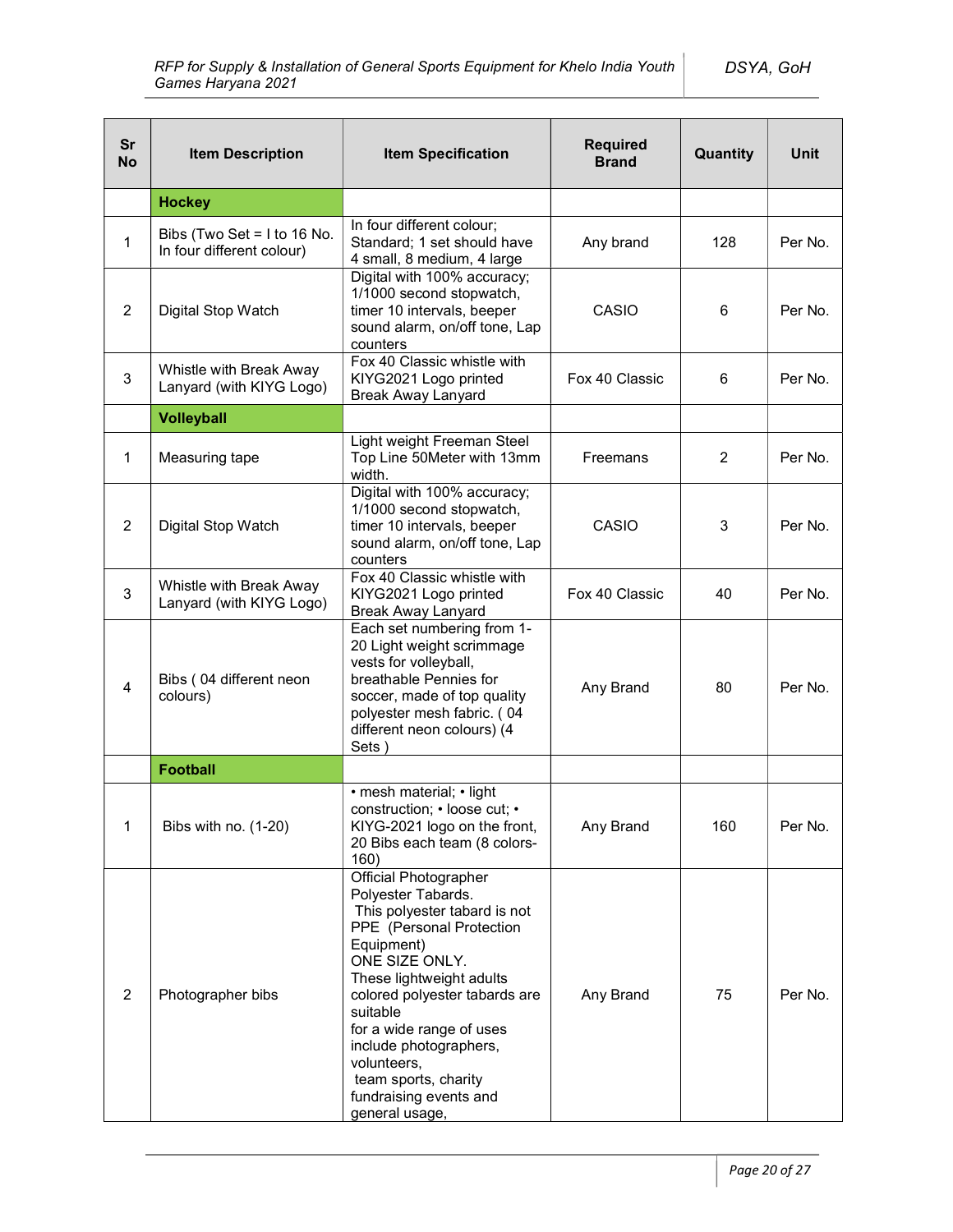| <b>Sr</b><br><b>No</b> | <b>Item Description</b>                             | <b>Required</b><br><b>Item Specification</b><br>Quantity<br><b>Brand</b>                                                                                    |                | <b>Unit</b>    |         |
|------------------------|-----------------------------------------------------|-------------------------------------------------------------------------------------------------------------------------------------------------------------|----------------|----------------|---------|
|                        |                                                     | but they are not suitable for<br>safety environments<br>requiring<br>visibility safety clothing.<br>KIYG-2021 logo on back side<br>(25 Bibs each Venue (75) |                |                |         |
| 3                      | Bibs for Ball boys &<br><b>Stretchers bearers</b>   | · mesh material - light<br>construction - loose cut -<br>KIYG-2021 logo on the front                                                                        | Any Brand      | 60             | Per No. |
| $\overline{4}$         | <b>Bibs for Medical Staff</b>                       | • mesh material - light<br>construction - loose cut -<br>White Colour - KIYG-2021<br>logo on the front and medical<br>sign (+) red colour on the<br>back    | Any Brand      | 30             | Per No. |
| 5                      | <b>Measuring Tape</b>                               | 100 Mtr Open Reel Tape                                                                                                                                      | Freemans       | 4              | Per No. |
| 6                      | Whistle with Break Away<br>Lanyard (with KIYG Logo) | Fox 40 Classic whistle with<br>KIYG2021 Logo printed<br><b>Break Away Lanyard</b>                                                                           | Fox 40 Classic | 8              | Per No. |
|                        | Kalarippayattu                                      |                                                                                                                                                             |                |                |         |
| $\mathbf{1}$           | Whistle with Break Away<br>Lanyard (with KIYG Logo) | Fox 40 Classic whistle with<br>KIYG2021 Logo printed<br><b>Break Away Lanyard</b>                                                                           | Fox 40 Classic | 20             | Per No. |
| $\overline{2}$         | Measuring Tape (30<br>meter)                        | Standard                                                                                                                                                    | Freemans       | 4              | Per No. |
|                        | <b>Mallakhamb</b>                                   |                                                                                                                                                             |                |                |         |
| 1                      | Digital Stop Watch                                  | Digital with 100% accuracy;<br>1/1000 second stopwatch,<br>timer 10 intervals, beeper<br>sound alarm, on/off tone, Lap<br>counters                          | CASIO          | 10             | Per No. |
| $\overline{2}$         | Whistle with Break Away<br>Lanyard (with KIYG Logo) | Fox 40 Classic whistle with<br>KIYG2021 Logo printed<br><b>Break Away Lanyard</b>                                                                           | Fox 40 Classic | 10             | Per No. |
|                        | Judo                                                |                                                                                                                                                             |                |                |         |
| 1                      | Digital Stop Watch                                  | Digital with 100% accuracy;<br>1/1000 second stopwatch,<br>CASIO<br>timer 10 intervals, beeper<br>sound alarm, on/off tone, Lap<br>counters                 |                | 6              | Per No. |
|                        | <b>Lawn Tennis</b>                                  |                                                                                                                                                             |                |                |         |
| $\mathbf{1}$           | <b>Measuring Tape</b>                               | Standard; 50 mtr steel<br>required.                                                                                                                         | Freemans       | $\overline{2}$ | Per No. |
| $\overline{2}$         | <b>Measuring Tape</b>                               | Standard; 5 mtr steel<br>required.                                                                                                                          | Freemans       | $\overline{2}$ | Per No. |
|                        | <b>Boxing</b>                                       |                                                                                                                                                             |                |                |         |
| 1                      | Digital Stop Watch                                  | Digital with 100% accuracy;<br>1/1000 second stopwatch,<br>timer 10 intervals, beeper<br>sound alarm, on/off tone, Lap<br>counters                          | CASIO          | 4              | Per No. |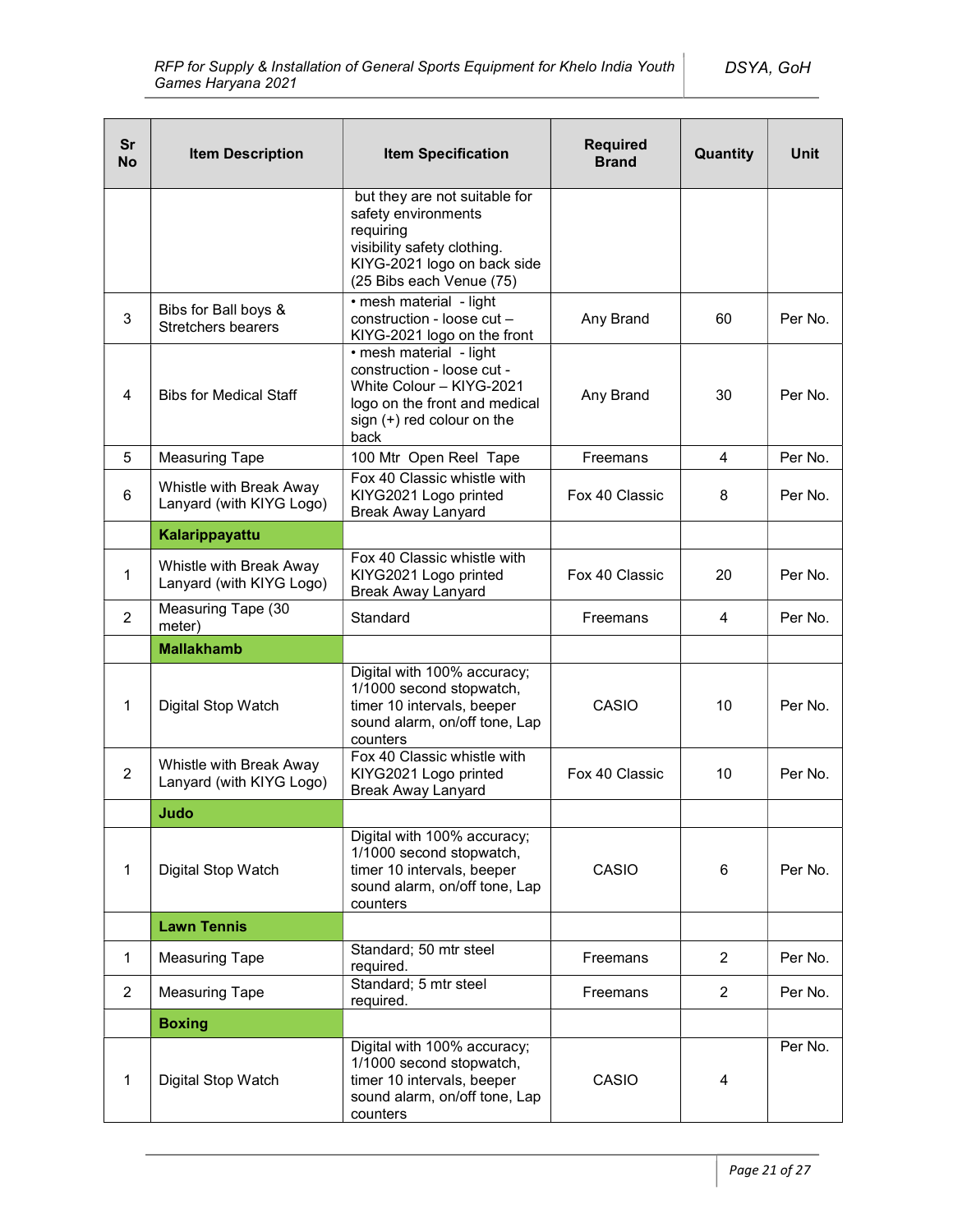| <b>Sr</b><br><b>No</b> | <b>Item Description</b>                                                                      | <b>Item Specification</b>                                                                                                            | <b>Required</b><br><b>Brand</b> | Quantity       | <b>Unit</b> |
|------------------------|----------------------------------------------------------------------------------------------|--------------------------------------------------------------------------------------------------------------------------------------|---------------------------------|----------------|-------------|
|                        | <b>Swimming</b>                                                                              |                                                                                                                                      |                                 |                |             |
| 1                      | Digital Stop Watch                                                                           | Digital with 100% accuracy;<br>1/1000 second stopwatch,<br>timer 10 intervals, beeper<br>sound alarm, on/off tone, Lap<br>counters   | CASIO                           | 30             | Per No.     |
|                        | <b>Cycling</b>                                                                               |                                                                                                                                      |                                 |                |             |
| 1                      | Rider bib No. (Road frame<br>No.) (Road) with KIYG-<br>2021 logo (1-250)                     | Standard bib Two set (2 set<br>for men & 2 set for Women)<br>with KIYG-2021 logo; safety<br>pin 2000 (One set = 1-250<br>number)     | Any Brand                       | $\overline{4}$ | Per Sets    |
| $\overline{2}$         | Rider bib No. (Track) with<br>KIYG-2021 logo (1-250)                                         | Standard bib, Two set (men<br>1 set with 2 number &<br>Women 1 set with 2 number)<br>with KIYG-2021 logo; safety<br>pin 2000 (1-250) | Any Brand                       | 4              | Per Sets    |
| 3                      | Whistle with Break Away<br>Lanyard (with KIYG Logo)                                          | Fox 40 Classic whistle with<br>KIYG2021 Logo printed<br><b>Break Away Lanyard</b>                                                    | Fox 40 Classic                  | 50             | Per No.     |
| 4                      | Marshal Bib (Road) Neon<br>Orange with KIYG-2021<br>Logo $(15 \text{ medium} + 10$<br>large) | Standard bib for Identifying<br>official moto rider (25-15<br>medium + 10 large)                                                     | Any Brand                       | 25             | Per No.     |
|                        | <b>Archery</b>                                                                               |                                                                                                                                      |                                 |                |             |
| 1                      | Measuring tapes 100mtr                                                                       | 100 mtrs long Steel.                                                                                                                 | Freemans                        | $\overline{2}$ | Per No.     |
|                        | <b>Athletics</b>                                                                             |                                                                                                                                      |                                 |                |             |
| 1                      | Bibs (0001-0500, set of 3)                                                                   | Standard quality fabric (24<br>cm x 20 cm) (as per IAAF<br>approved specification) with<br>KIYG-2021 logo; safety pin<br>6000        | Any Brand                       | 1500           | Per No.     |
| $\overline{2}$         | Digital Stop Watch                                                                           | Digital with 100% accuracy;<br>1/1000 second stopwatch,<br>timer 10 intervals, beeper<br>sound alarm, on/off tone, Lap<br>counters   | CASIO                           | 16             | Per No.     |
| 3                      | Steel Measuring tape 10M                                                                     | length-10mtr                                                                                                                         | Freemans                        | 3              | Per No.     |
| $\overline{4}$         | Steel Measuring tape 30M                                                                     | length-30mtr                                                                                                                         | Freemans                        | 3              | Per No.     |
| 5                      | Steel Measuring tape 50M                                                                     | length-50mtr                                                                                                                         | Freemans                        | 3              | Per No.     |
| 6                      | Steel Measuring tape<br>100M                                                                 | length-100mtr                                                                                                                        | Freemans                        | $\overline{2}$ | Per No.     |
| $\overline{7}$         | Whistle with Break Away<br>Lanyard (with KIYG Logo)                                          | Fox 40 Classic whistle with<br>KIYG2021 Logo printed<br><b>Break Away Lanyard</b>                                                    | Fox 40 Classic                  | 10             |             |
|                        | Gatka                                                                                        |                                                                                                                                      |                                 |                |             |
| $\mathbf{1}$           | Measuring Tape- 50 Mts                                                                       | Standard                                                                                                                             | Freemans                        | $\mathbf{1}$   | Per No.     |
| $\overline{2}$         | Digital Stop Watch                                                                           | Digital with 100% accuracy;<br>1/1000 second stopwatch,                                                                              | CASIO                           | $\overline{2}$ | Per No.     |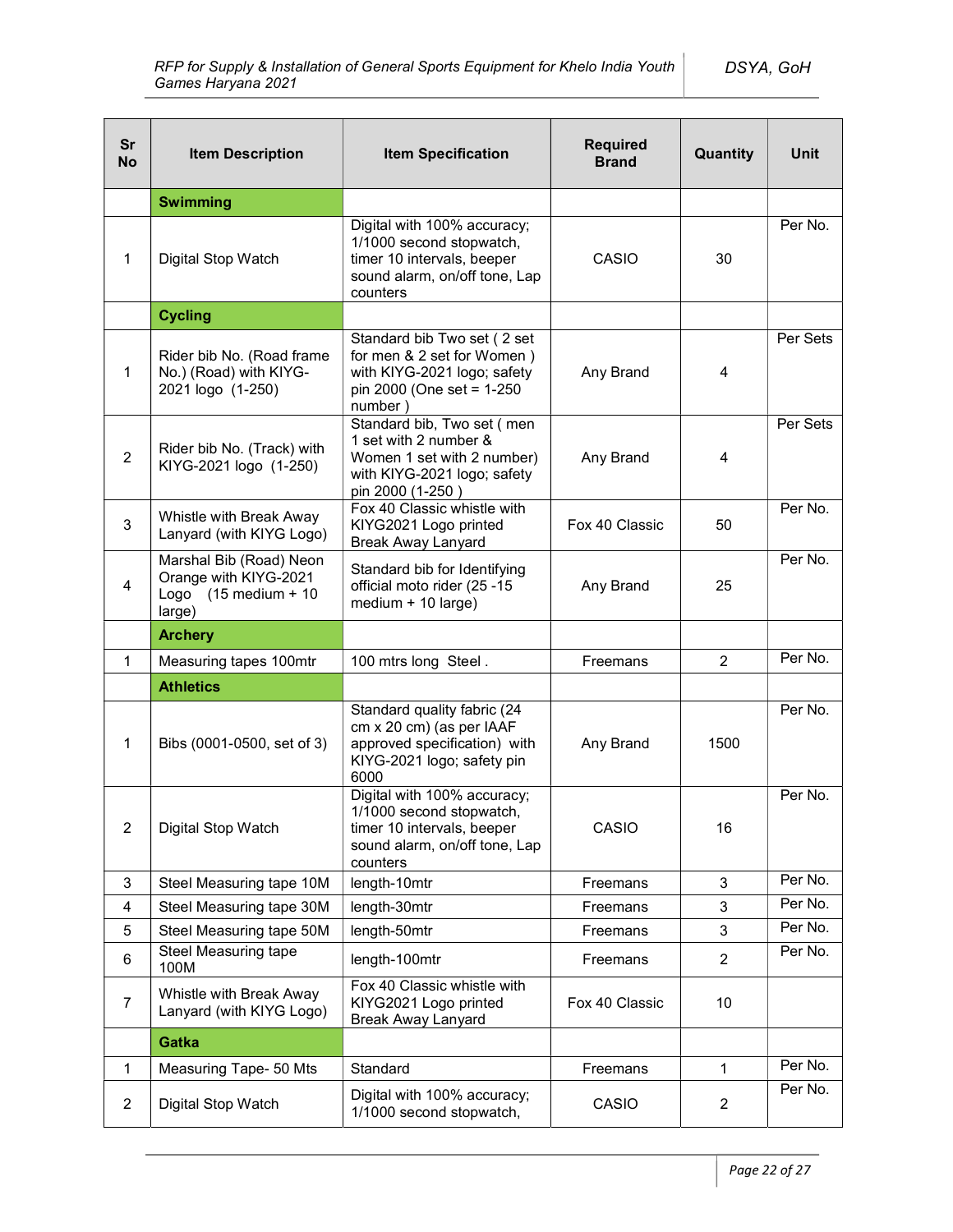| Sr<br><b>No</b> | <b>Item Description</b>                             | <b>Item Specification</b>                                                         | <b>Required</b><br><b>Brand</b> | Quantity | Unit    |
|-----------------|-----------------------------------------------------|-----------------------------------------------------------------------------------|---------------------------------|----------|---------|
|                 |                                                     | timer 10 intervals, beeper<br>sound alarm, on/off tone, Lap<br>counters           |                                 |          |         |
| 3               | Whistle with Break Away<br>Lanyard (with KIYG Logo) | Fox 40 Classic whistle with<br>KIYG2021 Logo printed<br><b>Break Away Lanyard</b> | Fox 40 Classic                  | 3        | Per No. |
|                 | <b>Gymnastic</b>                                    |                                                                                   |                                 |          |         |
|                 | Measuring Tape (Vaulting<br>Table) Synthetic        | 30M Long                                                                          | Freemans                        |          | Per No. |

Note: Bidders are requested to quote exactly the required specifications and brands which are mentioned above. Quoted items other than the above-mentioned specifications and brands will not be considered.

The Bidder must quote for all the items specified in Annexure I and the BOQ. DSYAGOH reserves the right to reject any bid wherein the Bidder has not quoted for all the items.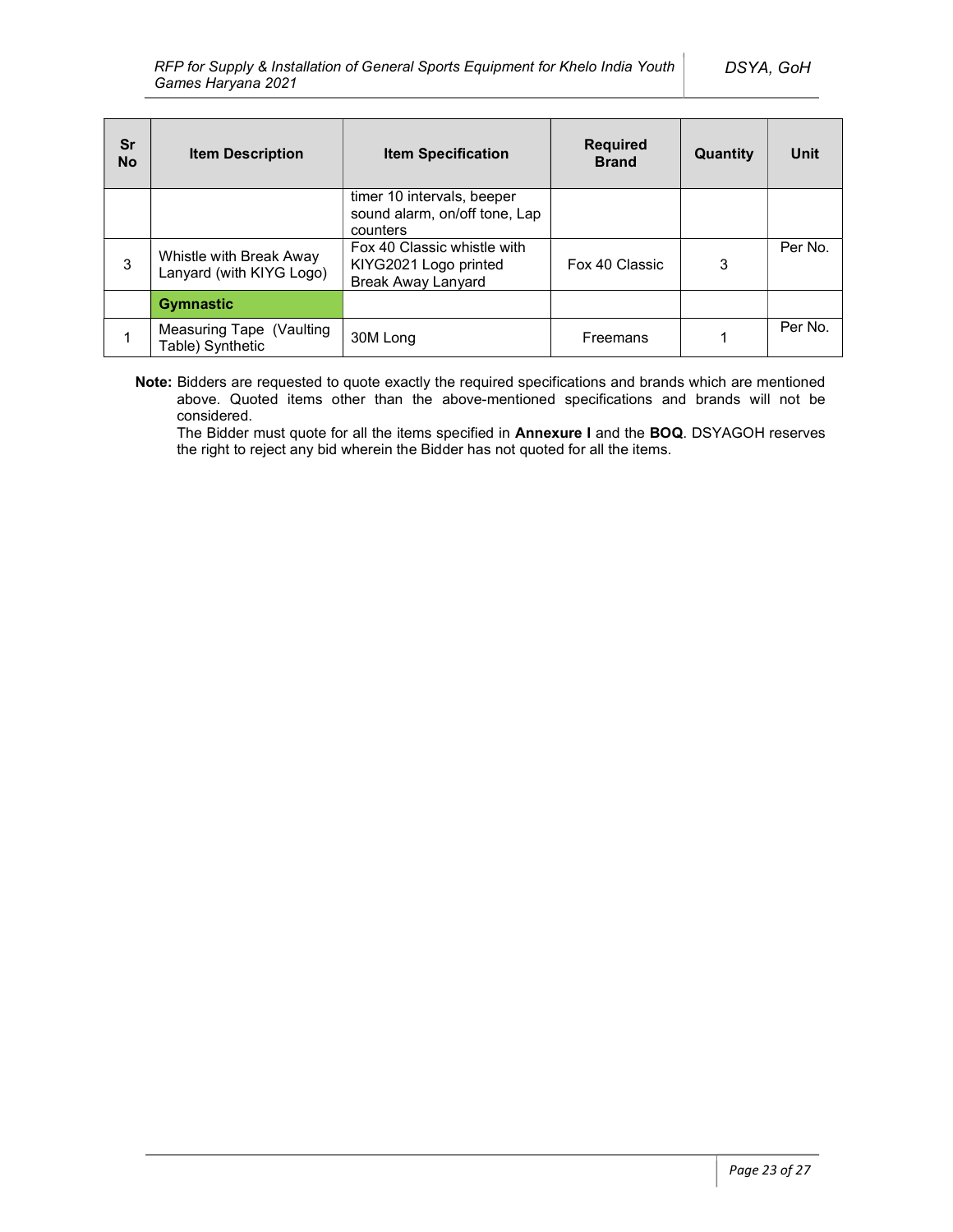## ANNEXURE- 'II'

## COMPLIANCE STATEMENT:

## Sports Discipline: General

| <b>Sr No</b>            | <b>Item Description</b>                                  | <b>Compliance</b><br><b>Specifications</b><br>(Yes/No) | <b>Offer Brand</b><br>(Make/Model) | <b>Remarks</b><br>(If Any) |
|-------------------------|----------------------------------------------------------|--------------------------------------------------------|------------------------------------|----------------------------|
|                         | <b>Basketball</b>                                        |                                                        |                                    |                            |
| 1                       | Digital Stop Watch                                       |                                                        |                                    |                            |
| 2                       | Whistle with Break Away Lanyard<br>(with KIYG Logo)      |                                                        |                                    |                            |
| 3                       | <b>Measuring Tape</b>                                    |                                                        |                                    |                            |
|                         | <b>Handball</b>                                          |                                                        |                                    |                            |
| 1                       | Whistle with Break Away Lanyard<br>(with KIYG Logo)      |                                                        |                                    |                            |
| 2                       | Digital Stop Watch                                       |                                                        |                                    |                            |
| 3                       | Measuring Tape -50 Mt. steel                             |                                                        |                                    |                            |
| 4                       | Bibs (One Set = I to 16 No. In four<br>different colour) |                                                        |                                    |                            |
|                         | Kabaddi                                                  |                                                        |                                    |                            |
| 1                       | <b>Measuring Tapes</b>                                   |                                                        |                                    |                            |
| $\overline{2}$          | Whistle with Break Away Lanyard<br>(with KIYG Logo)      |                                                        |                                    |                            |
| 3                       | Digital Stop Watch                                       |                                                        |                                    |                            |
|                         | Kho-Kho                                                  |                                                        |                                    |                            |
| 1                       | <b>Measuring Tape</b>                                    |                                                        |                                    |                            |
| 2                       | Digital Stop Watch                                       |                                                        |                                    |                            |
| 3                       | Whistle with Break Away Lanyard<br>(with KIYG Logo)      |                                                        |                                    |                            |
|                         | Hockey                                                   |                                                        |                                    |                            |
| 1                       | Bibs (Two Set = I to 16 No. In four<br>different colour) |                                                        |                                    |                            |
| $\overline{2}$          | Digital Stop Watch                                       |                                                        |                                    |                            |
| 3                       | Whistle with Break Away Lanyard<br>(with KIYG Logo)      |                                                        |                                    |                            |
|                         | Volleyball                                               |                                                        |                                    |                            |
| 1                       | Measuring tape                                           |                                                        |                                    |                            |
| $\overline{2}$          | Digital Stop Watch                                       |                                                        |                                    |                            |
| 3                       | Whistle with Break Away Lanyard<br>(with KIYG Logo)      |                                                        |                                    |                            |
| 4                       | Bibs (04 different neon colours)                         |                                                        |                                    |                            |
|                         | <b>Football</b>                                          |                                                        |                                    |                            |
| $\mathbf 1$             | Bibs with no. (1-20)                                     |                                                        |                                    |                            |
| $\overline{2}$          | Photographer bibs                                        |                                                        |                                    |                            |
| 3                       | Bibs for Ball boys & Stretchers<br>bearers               |                                                        |                                    |                            |
| $\overline{\mathbf{4}}$ | <b>Bibs for Medical Staff</b>                            |                                                        |                                    |                            |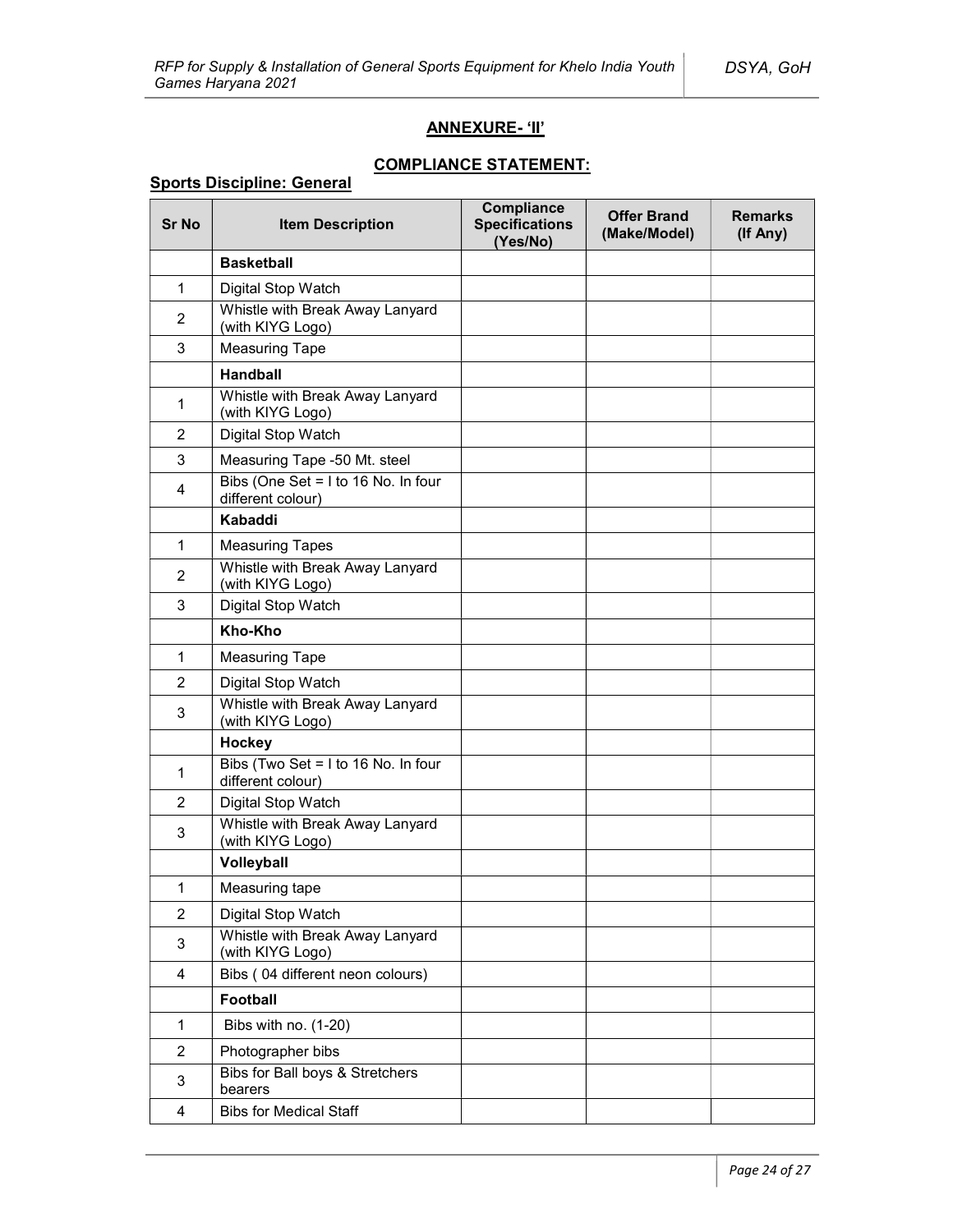| 5                       | <b>Measuring Tape</b>                                                             |  |
|-------------------------|-----------------------------------------------------------------------------------|--|
| 6                       | Whistle with Break Away Lanyard<br>(with KIYG Logo)                               |  |
|                         | Kalarippayattu                                                                    |  |
| 1                       | Whistle with Break Away Lanyard<br>(with KIYG Logo)                               |  |
| 2                       | Measuring Tape (30 meter)                                                         |  |
|                         | <b>Mallakhamb</b>                                                                 |  |
| 1                       | Digital Stop Watch                                                                |  |
| $\overline{2}$          | Whistle with Break Away Lanyard<br>(with KIYG Logo)                               |  |
|                         | Judo                                                                              |  |
| $\mathbf 1$             | Digital Stop Watch                                                                |  |
|                         | <b>Lawn Tennis</b>                                                                |  |
| 1                       | <b>Measuring Tape</b>                                                             |  |
| $\overline{2}$          | <b>Measuring Tape</b>                                                             |  |
|                         | <b>Boxing</b>                                                                     |  |
| $\mathbf{1}$            | Digital Stop Watch                                                                |  |
|                         | Swimming                                                                          |  |
| $\mathbf{1}$            | Digital Stop Watch                                                                |  |
|                         | Cycling                                                                           |  |
| 1                       | Rider bib No. (Road frame No.)<br>(Road) with KIYG-2021 logo (1-<br>250)          |  |
| $\overline{2}$          | Rider bib No. (Track) with KIYG-<br>2021 logo (1-250)                             |  |
| $\mathbf{3}$            | Whistle with Break Away Lanyard<br>(with KIYG Logo)                               |  |
| 4                       | Marshal Bib (Road) Neon Orange<br>with KIYG-2021 Logo (15 medium<br>$+ 10$ large) |  |
|                         | <b>Archery</b>                                                                    |  |
| 1                       | Measuring tapes 100mtr                                                            |  |
|                         | <b>Athletics</b>                                                                  |  |
| $\mathbf{1}$            | Bibs (0001-0500, set of 3)                                                        |  |
| $\overline{c}$          | Digital Stop Watch                                                                |  |
| 3                       | Steel Measuring tape 10M                                                          |  |
| $\overline{\mathbf{4}}$ | Steel Measuring tape 30M                                                          |  |
| 5                       | Steel Measuring tape 50M                                                          |  |
| 6                       | Steel Measuring tape 100M                                                         |  |
| 7                       | Whistle with Break Away Lanyard<br>(with KIYG Logo)                               |  |
|                         | Gatka                                                                             |  |
| $\mathbf{1}$            | Measuring Tape- 50 Mts                                                            |  |
| $\overline{2}$          | Digital Stop Watch                                                                |  |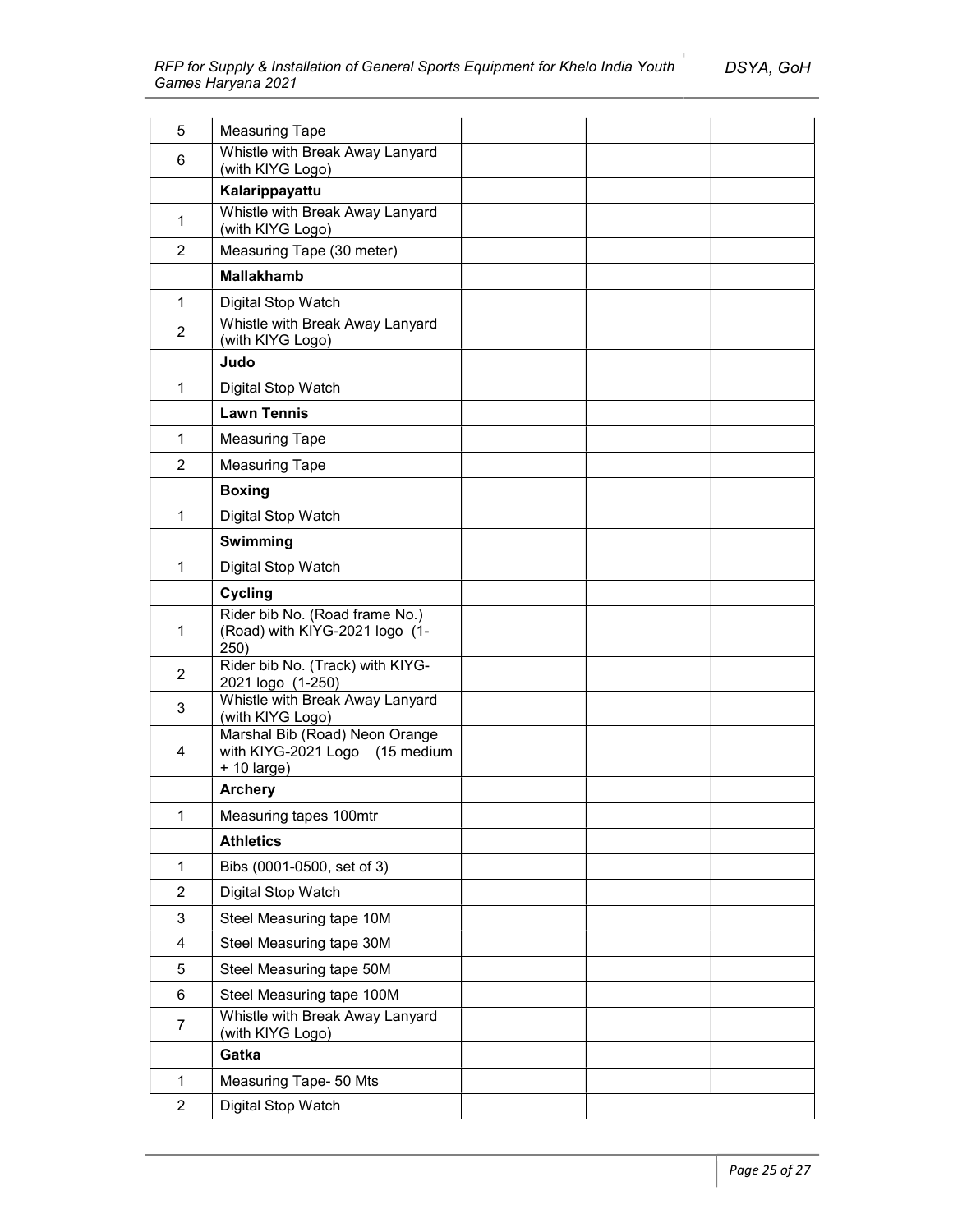| 3 | Whistle with Break Away Lanyard<br>(with KIYG Logo) |  |  |
|---|-----------------------------------------------------|--|--|
|   | Gymnastic                                           |  |  |
|   | Measuring Tape (Vaulting Table)<br>Synthetic        |  |  |

### Submission of Catalogue:

The suppliers are required to submit the detail of sports equipment/items as per Annexure II. The intending supplier shall also have to mention, the detailed specifications, name of manufacturer/make, model of the article and has to enclose the catalogue in PDF format with image/ pictures of the material offered, for which the rates are quoted as per the below format, in addition to Annexure II.

| Item No                                      |  |
|----------------------------------------------|--|
| Name of the Item                             |  |
| Offered Make & Model                         |  |
| Specification Compliance as per NIT (Yes/No) |  |
| Offered item with Original Images            |  |

Above format should be proper in one page for each item. The photocopies/ Xerox /fax of these documents will not be considered. In absence of the above original documents, the item(s) offered will not be considered. The preference will be given to the items bearing ISI/ISO /quality control make for the sports material & goods.

In case of doubt in material, supplied by the firm/bidder, the expenditure incurred on getting the material tested will be borne by the bidder. If, even after approval, information / facts submitted by the bidder are found misleading / incorrect etc., DSYAGOH reserves the right to reject the tender for the current / future supply or may impose penalties as deemed fit. Non-compliance of any of the terms & conditions of the tender will also warrant penalties.